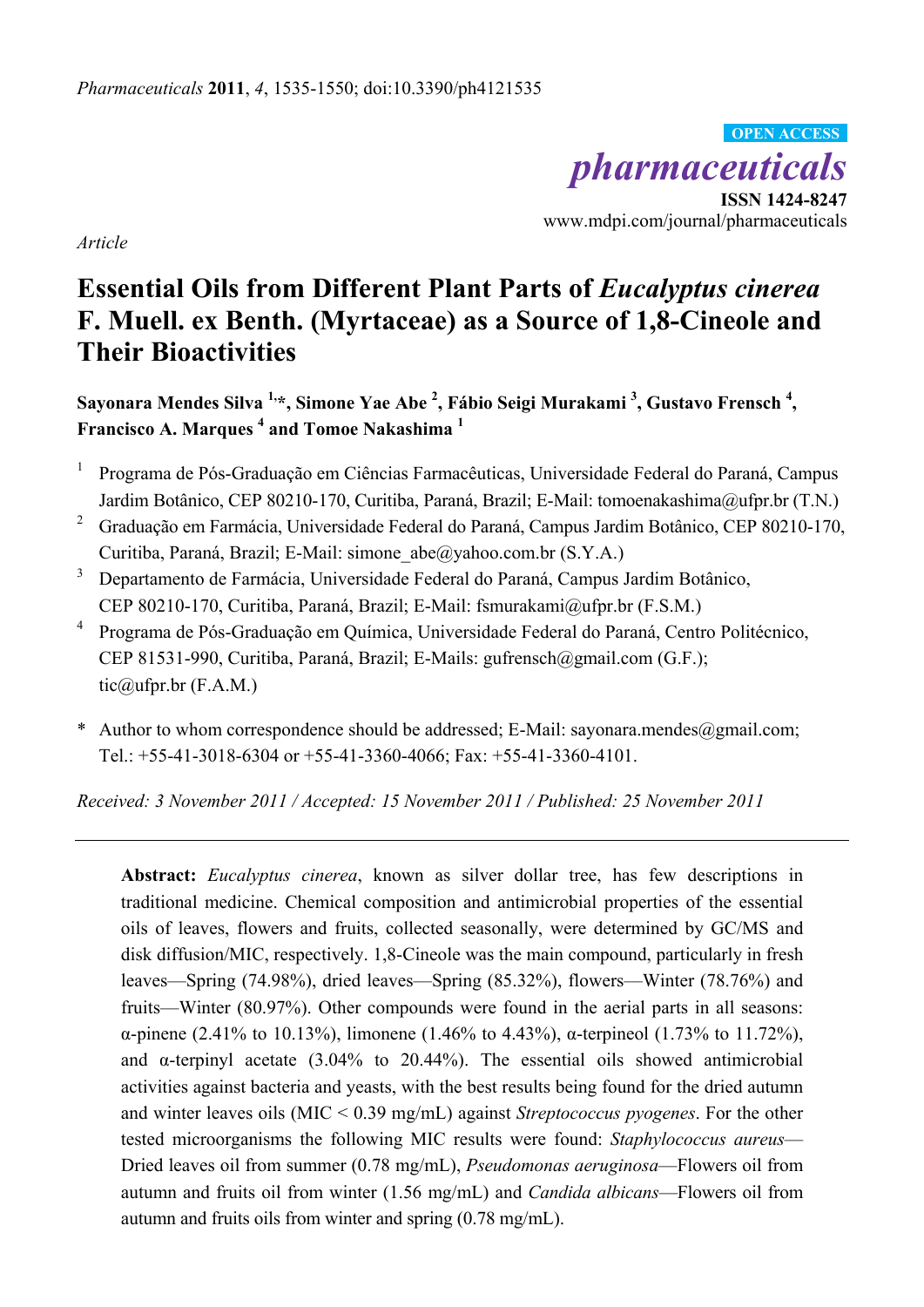**Keywords:** *Eucalyptus cinerea*; essential oil; 1,8-cineole; seasonal variation; antimicrobial properties

# **1. Introduction**

*Eucalyptus* belongs to the family Myrtaceae and encompasses approximately 900 species and subspecies [1,2]. The genus is originally from Australia and has spread throughout the World due to its favorable characteristics such as adaptability, ease of cultivation and rapid growth. The main products obtained from the *Eucalyptus* are oil, gum, cellulose and wood, while the essential oil extracted from the leaves is widely employed in the medicine, perfume and food industries [3]; in the former case this is mainly due to its antimicrobial, antifungal, antiseptic, astringent, anti-inflammatory, wound healing, disinfectant, and expectorant properties [4,5].

The incidence of food-borne diseases remains a significant problem, even in the developed World, where approximately 30% of the population of such countries is affected by these diseases every year [6].

Foods containing synthetic additives have been the subject of some suspicion, since it has been suggested that some of these additives can convert ingested materials into toxic or carcinogenic substances by increasing the activity of microsomal enzymes [7]. In this context, the high incidence of health problems related to foods, the pressure from consumers on the food industry to produce foods containing fewer synthetic additives and the search for safer foods have created the driving force to seek new natural food additives.

Extracts of *Eucalyptus* leaves are approved as food additives [8]. The essential oil of eucalyptus is regarded as safe and non-toxic by the United States Food and Drug Authority (FDA). Meanwhile, in Europe the use of eucalyptus essences as aromatizers in foods has also received approval [3]. In Japan, the extract of eucalyptus leaves appears on the List of Food Additives as an antioxidant [9].

A large number of investigations have demonstrated the antimicrobial activity of aromatic oils from the leaves of *Eucalyptus* [2,10,11], although only a few studies have addressed the use of essential oils from other plant organs such as fruits and flowers [12,13]. Studies of its activity against pathogenic microorganisms and those that cause the deterioration of food are also scarce [2].

*Eucalyptus cinerea* F. Muell. ex Benth. is one of the numerous species of the genus and its main use is ornamental, with few reports of it being used in popular medicine [14]. However, among species of Eucalyptus the yield of essential oil from the leaves of *E. cinerea* and that of its main compound 1,8-cineole (eucalyptol) are considered high [14-16]. The high concentrations of essential oil in the leaves, as well as in the flowers and fruits, could potentially be employed for therapeutic ends and as natural additives for use in the food, cosmetics and perfume industries, extending the use of the plant beyond the predominantly ornamental.

Reports describing the antimicrobial properties of *E. cinerea* are scarce; moreover, the antibacterial and antifungal activities of essential oils of its fruits and flowers have not been studied previously. In this context, the objective of the present study was to define the chemical composition of samples of essential oils from the aerial parts—Leaves, flowers and fruits—of *E. cinerea* collected seasonally, as well as to test the antimicrobial activity of its aromatic oils against Gram-positive (*Staphylococcus aureus*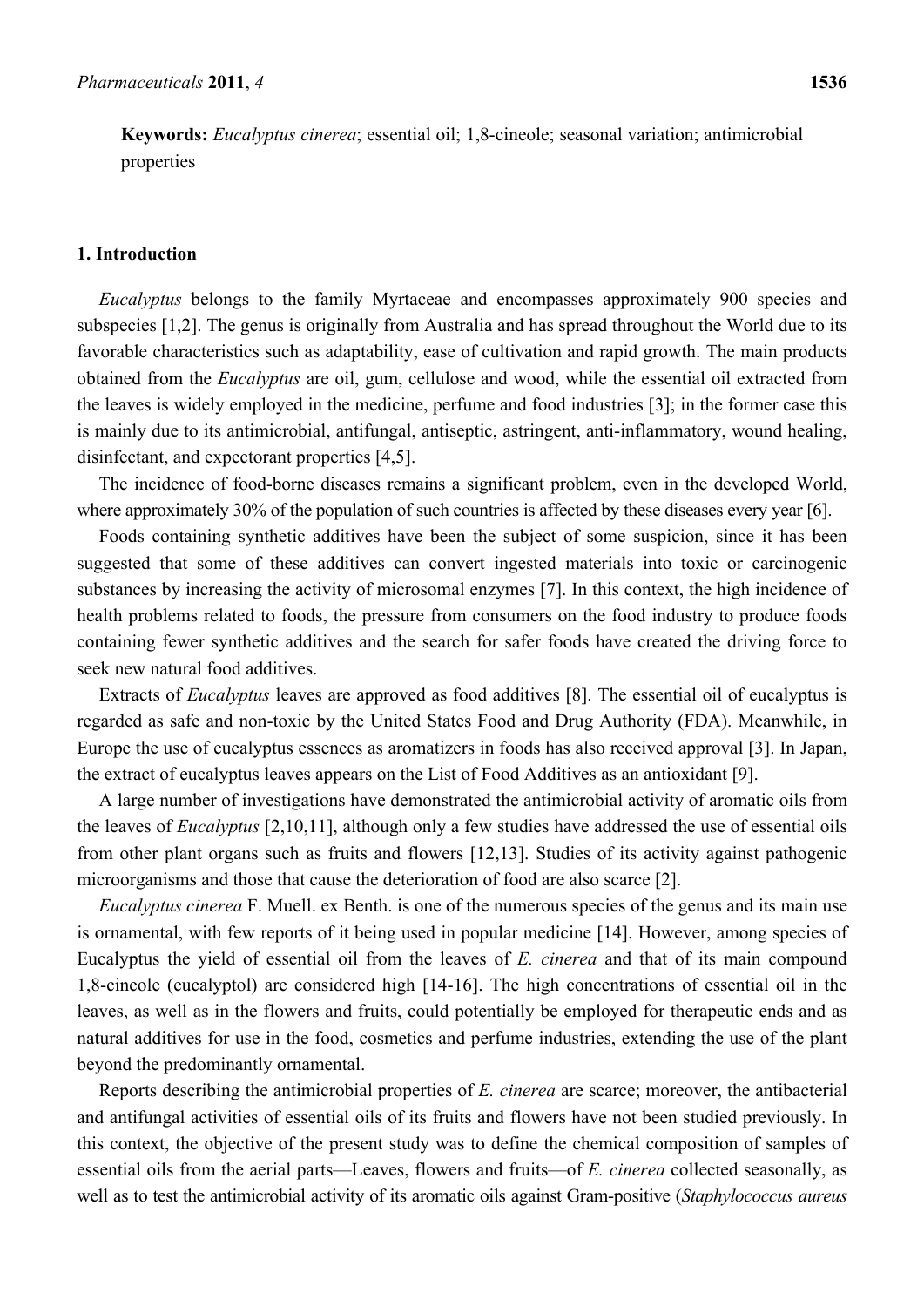and *Streptococcus pyogenes*) and Gram-negative (*Pseudomonas aeruginosa* and *Escherichia coli*) bacteria and yeast (*Candida albicans*).

# **2. Results and Discussion**

# *2.1. Extraction and Yield of Essential Oils*

The period of extraction for each essential oil of *Eucalyptus cinerea* was six hours, with the first hour returning a better yield, and from the third hour onwards the volume of essential oil extracted was minimal. This finding is in agreement with the data reported for dried leaves oil from *E. cinerea* by Franco *et al*. [17].

The Farmacopéia Brasileira [18] reported the minimum amount of essential oil in leaves of *Eucalyptus globulus* as 0.8% (v/m), with the main compound being 1,8-cineole, the levels of which must exceed 70% in order to be considered a medicinal oil.

As shown in Figure 1, the samples of fresh leaves from *E. cinerea* presented lower yields of oils than the corresponding samples of dried leaves, with the essential oil average yield of the summer sample of dried leaves being particularly high at 5.02% (v/m). The amounts of essential oils in both fresh and dried leaves were higher than those reported in the literature for the same species, where yields were 0.26% (v/m) and 2.87% (v/m) [15,16].





The essential oil yields obtained from different dried and fresh plant organs from the plant species studied, over the course of the four seasons of the year, were quite remarkable, in particular for dried leaves in the summer. This fact suggests that further studies with this essential oil are viable, with the possibility of it being employed in industry and other applications.

Essential oil yields are influenced by the season, by the aerial part of the plant collected and by the drying process. In addition, other factors can alter the yield and chemical composition of the essential oils: temperature, water availability, stage of development of the plant, genetic variation, climate, environment, geographical conditions, UV radiation, and soil nutrients, among others [19].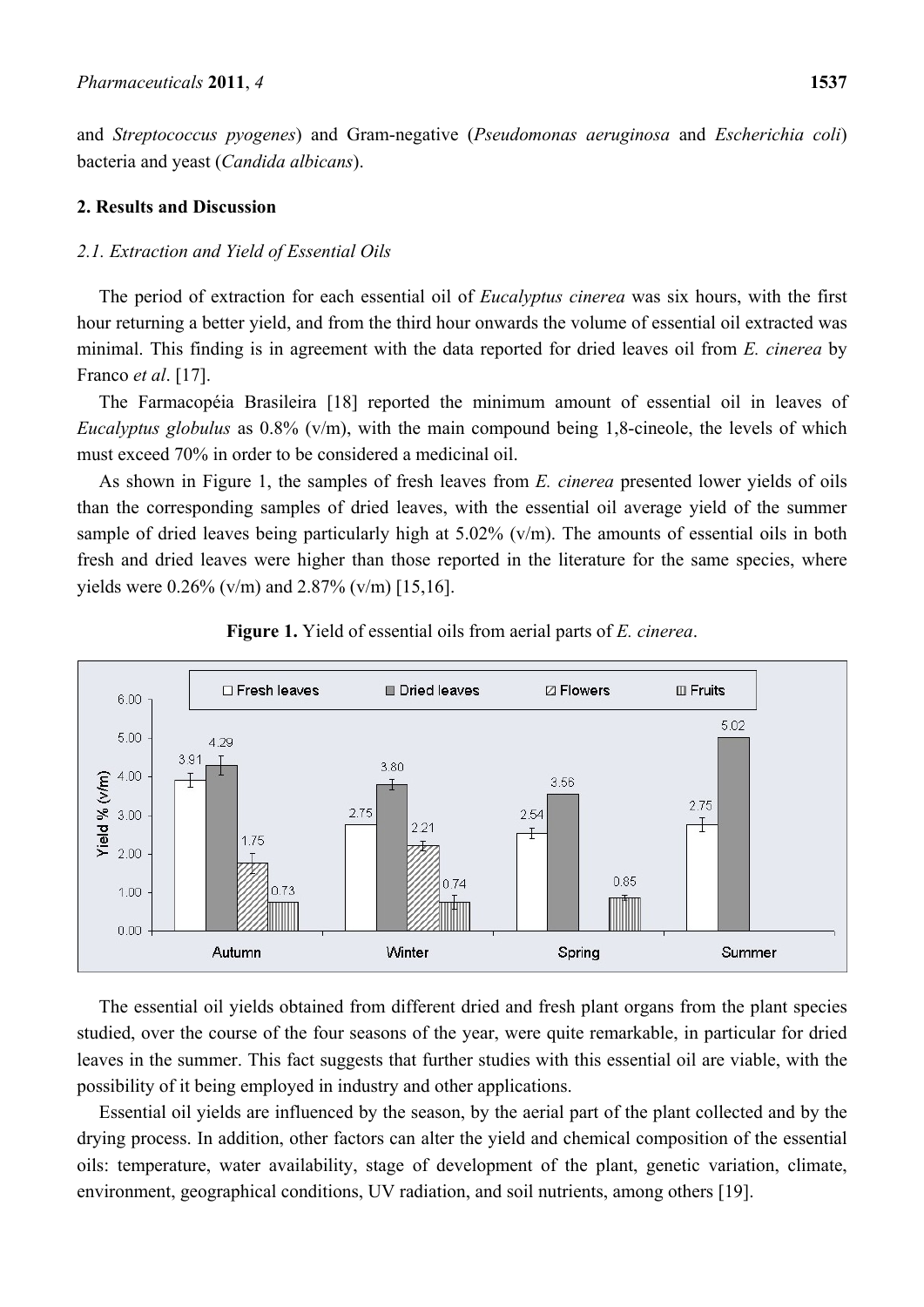#### *2.2. Physico-Chemical Analyses of the Essential Oils*

Physico-chemical analyses were carried out to establish parameters for the quality control of the volatile oils of *E. cinerea*. The analyses of the relative density and the refractive index of the essential oils of leaves, flowers and fruits of *E. cinerea* did not reveal any significant variations in relation to the different aerial parts and the seasons (Table 1). Furthermore, the physico-chemical data relating to the dried leaves were in agreement with the findings of Moreira *et al*. [14] and Zrira *et al*. [15].

The results obtained for the solubility in ethanol of the essential oils extracted from fresh and dried leaves, flowers and fruits, over the course of the seasons of the year are presented in Table 2. It can be seen that in all of the samples more than one part volume of 70% ethanol was necessary for the oil to become miscible.

**Table 1.** Relative density and refractive index of essential oils from leaves, flowers and fruits of *Eucalyptus cinerea*.

|                                                              | <b>Fresh Leaves</b> |       |       |                                                                                         | <b>Dried Leaves</b> |             |       |                         | <b>Flowers</b> |       |       | <b>Fruits</b> |       |  |
|--------------------------------------------------------------|---------------------|-------|-------|-----------------------------------------------------------------------------------------|---------------------|-------------|-------|-------------------------|----------------|-------|-------|---------------|-------|--|
|                                                              |                     |       |       | AUT <sup>a</sup> WIN <sup>b</sup> SPR <sup>c</sup> SUM <sup>d</sup> AUT WIN SPR SUM AUT |                     |             |       |                         |                | WIN   | AUT   | <b>WIN</b>    | – SPR |  |
| Relative<br>density                                          | 0.912               | 0.899 | 0.907 | 0.904                                                                                   |                     | 0.913 0.900 | 0.909 | 0.908 0.910             |                | 0.899 | 0.909 | 0.908         | 0.901 |  |
| Refractive<br>index                                          | 1459                | 1458  | 1459  | 1.460                                                                                   | 1.460               |             |       | 1.459 1.458 1.460 1.460 |                | 1.460 | 1.464 | 1.463 1.460   |       |  |
| $\alpha$ Autumn $\beta$ Winter $\beta$ Curing $\beta$ Cummon |                     |       |       |                                                                                         |                     |             |       |                         |                |       |       |               |       |  |

Autumn. <sup>b</sup> Winter. <sup>c</sup> Spring. <sup>d</sup> Summer.

| Ethanol                                                                                               | <b>Fresh Leaves</b> |             |             |                                                       |             | <b>Dried Leaves</b> |        |             | <b>Flowers</b> |             | <b>Fruits</b>         |              |                       |
|-------------------------------------------------------------------------------------------------------|---------------------|-------------|-------------|-------------------------------------------------------|-------------|---------------------|--------|-------------|----------------|-------------|-----------------------|--------------|-----------------------|
| concentration AUT <sup>a</sup> WIN <sup>b</sup> SPR <sup>c</sup> SUM <sup>d</sup> AUT WIN SPR SUM AUT |                     |             |             |                                                       |             |                     |        |             |                | WIN         | AUT WIN SPR           |              |                       |
| 70%                                                                                                   | 1.3                 | 1.3         | 1.3         | 1.5                                                   | 1.3         | 1.3                 | 1.2    | 1.5         | 1.3            | 1.3         | 1.3                   | 1.3          | 1.4                   |
| 80%                                                                                                   | $1 \cdot 1$         | $1 \cdot 1$ | $1 \cdot 1$ | $1 \cdot 1$                                           | 1:1         | $-1:1$              | 1:1    | $1 \cdot 1$ | 1:1            | $1 \cdot 1$ | 1:1                   | 1:1          | $1 \cdot 1$           |
| 90%                                                                                                   | $1 \cdot 1$         | $1 \cdot 1$ | $1 \cdot 1$ | $1 \cdot 1$                                           | $1 \cdot 1$ | 1:1                 | $-1:1$ | $1 \cdot 1$ | 1:1            | $1 \cdot 1$ | $1 \cdot 1$           | 1:1          | $\lceil \cdot \rceil$ |
| $100\%$                                                                                               | $1 \cdot 1$         | 1:1         | 1:1         | 1:1                                                   | 1:1         | 1:1                 | 1:1    | $1 \cdot 1$ | -1:1           | 1:1         | $\lceil \cdot \rceil$ | $\mathbf{E}$ | 1:1                   |
|                                                                                                       |                     |             |             | $\overline{a}$ , here $\overline{a}$ , $\overline{a}$ |             |                     |        |             |                |             |                       |              |                       |

**Table 2.** Solubility in ethanol of essential oils from plant organs of *E. cinerea*.

<sup>a</sup> Autumn. <sup>b</sup> Winter. <sup>c</sup> Spring. <sup>d</sup> Summer.

#### *2.3. Chemical Composition of the Essential Oils*

The results obtained from the analysis of the chemical composition of the essential oils of leaves, flowers and fruits of *E. cinerea* are presented in Table 3. The chemical composition of the essential oils of different parts of the same plant can vary widely [20].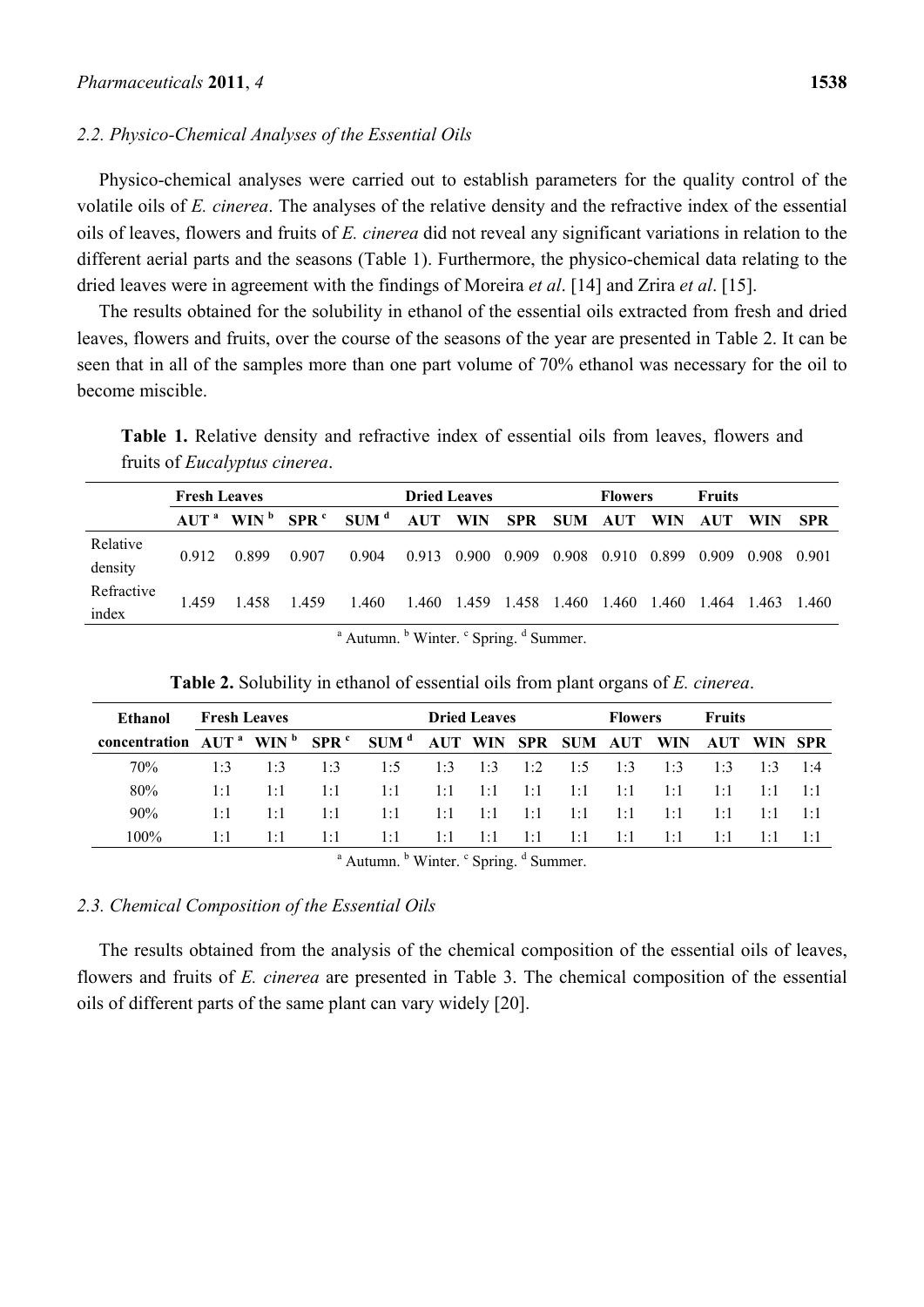|                            | a<br><b>RI</b> | <b>Fresh leaves</b>      |                    |                          | <b>Dried leaves</b> |                          |            |            |            | <b>Flowers</b>           |            |            | <b>Fruits</b>            |            |  |
|----------------------------|----------------|--------------------------|--------------------|--------------------------|---------------------|--------------------------|------------|------------|------------|--------------------------|------------|------------|--------------------------|------------|--|
| Compound                   |                | AUT <sup>c</sup>         | $WIN$ <sup>d</sup> | SPR <sup>e</sup>         | SUM <sup>t</sup>    | <b>AUT</b>               | <b>WIN</b> | <b>SPR</b> | <b>SUM</b> | AUT                      | <b>WIN</b> | <b>AUT</b> | <b>WIN</b>               | <b>SPR</b> |  |
| $\alpha$ -pinene           | 940            | 3.55                     | 4.97               | 3.44                     | 2.41                | 4.02                     | 5.73       | 3.13       | 3.10       | 4.83                     | 8.24       | 10.03      | 10.13                    | 6.19       |  |
| $\delta$ -3-carene         | 1014           | $\overline{\phantom{a}}$ |                    |                          |                     | -                        |            |            |            | 1.11                     | 1.10       |            |                          |            |  |
| $o$ -cymene                | 1033           | $\overline{\phantom{a}}$ | 0.39               | $\blacksquare$           | 0.07                | 0.47                     |            | ۰.         | 0.40       | 2.31                     | 1.45       | 3.61       | 1.98                     | 2.32       |  |
| limonene                   | 1038           | 3.20                     | 3.32               | 2.07                     | 2.35                | 4.43                     | 3.29       | .46        | 3.78       | 3.72                     | 2.98       | 3.29       | 2.16                     | 1.86       |  |
| 1,8-cineole                | 1041           | 74.59                    | 83.60              | 74.98                    | 60.69               | 73.93                    | 83.95      | 85.32      | 69.96      | 73.07                    | 78.76      | 71.58      | 80.97                    | 62.58      |  |
| $NI^b$                     | 1186           | $\blacksquare$           |                    |                          |                     |                          |            |            |            |                          |            | 1.00       |                          |            |  |
| NI                         | 1187           | $\overline{\phantom{a}}$ |                    |                          |                     |                          |            |            |            |                          |            |            | $\overline{\phantom{0}}$ | 0.70       |  |
| $\gamma$ -terpineol        | 1193           | 0.14                     |                    |                          | 0.91                | $\overline{\phantom{a}}$ |            | Ξ.         | 0.38       | 1.50                     | Ξ.         | 0.79       | $\overline{\phantom{0}}$ | 1.77       |  |
| NI                         | 1199           | $\overline{\phantom{a}}$ |                    |                          |                     |                          |            |            |            |                          |            |            | $\overline{\phantom{0}}$ | 0.57       |  |
| $\alpha$ -terpineol        | 1207           | 5.88                     | 1.73               | 6.11                     | 11.72               | 4.88                     | 1.28       | 2.59       | 6.98       | 4.70                     | 1.78       | 4.42       | 1.72                     | 10.80      |  |
| methyl geranate            | 1325           | $\overline{\phantom{a}}$ |                    | $\overline{\phantom{a}}$ | 0.98                | 0.17                     |            | -          | 0.11       | $\overline{\phantom{a}}$ |            |            |                          |            |  |
| $\alpha$ -terpinyl acetate | 1360           | 12.64                    | 5.38               | 12.57                    | 20.44               | 11 11                    | 4.82       | 7.23       | 14.50      | 8.76                     | 5.69       | 5.28       | 3.04                     | 13.21      |  |
| prezizaene                 | 1443           | $\overline{\phantom{a}}$ | 0.61               | 0.83                     | 0.43                | 0.99                     | 0.93       | 0.27       | 0.79       | $\blacksquare$           |            |            |                          |            |  |

**Table 3.** Chemical composition (%) of essential oils from aerial parts of *E. cinerea*.

<sup>a</sup> Retention index relative to *n*-alkane series on the CP-Sil 8 low bleeding apolar column; <sup>b</sup> Not identified; <sup>c</sup> Autumn; <sup>d</sup> Winter; <sup>e</sup> Spring; <sup>f</sup> Summer.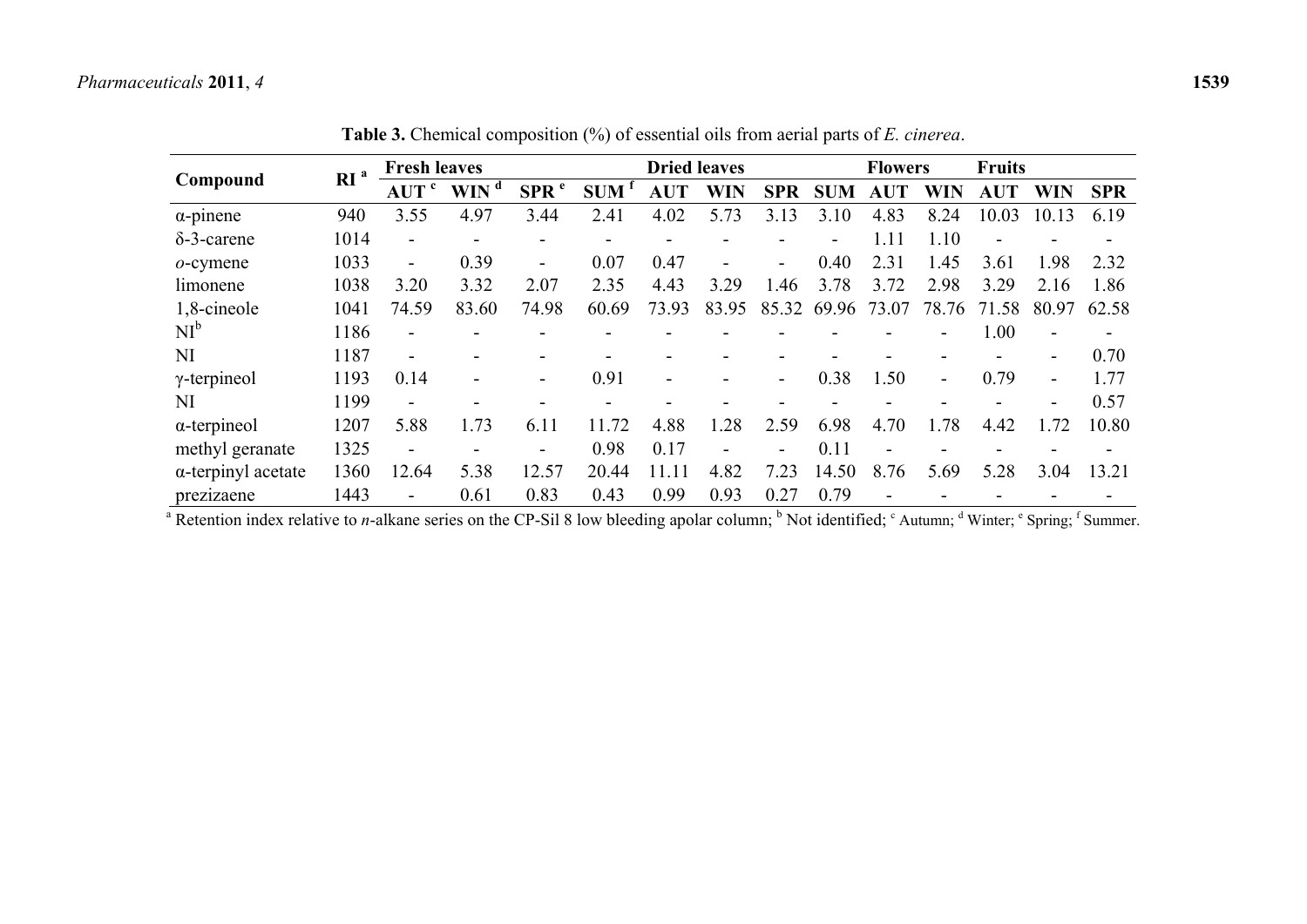Eucalyptol (1,8-cineole) is the major chemical component of the oils obtained from leaves for the majority of medicinal species of *Eucalyptus*, such as *E. staigeriana* [2], *E. globulus* [11,21], and *E. urophylla* [22]. Nevertheless, the main component in other species of *Eucalyptus* may be a different compound, such as piperitone*—E. dives*; (*E*)-methyl cinnamate*—E. olida* [2], α-pinene*— E. camaldulensis* [22], limonene—*E. staigeriana* [21], β-citronellal*—E. citriodora* [21], and *p*-cymene*—Eucalyptus tereticorni* [23].

The main volatile compound identified in all of the aerial parts of *E. cinerea* collected seasonally was 1,8-cineole, which reached a concentration of 85.32%. In addition to this compound, others that were found included  $\alpha$ -pinene, limonene,  $\alpha$ -terpineol, and  $\alpha$ -terpinyl acetate.

Other studies have shown that the main components of the essential oil of *E. cinerea* obtained from dried leaves from a single period were 1,8-cineole and α-pinene [15]. Franco *et al*. [17] also identified limonene and α-terpineol.

In the essences of fresh leaves of *E. cinerea*, the greatest variation observed for 1,8-cineole was 60.69% to 83.61% in summer and winter, respectively. The other principal compound in this sample of essential oil was  $\alpha$ -terpinyl acetate, which varied from 5.38% to 20.44% in the winter and summer, respectively. Meanwhile, in the aromatic oils of dried leaves the highest and lowest amounts of 1,8-cineole and α-terpinyl acetate also were observed in the winter and summer seasons. This finding may be related to the temperature, relative humidity, and the incidence of UV light, as well as other environmental factors [19].

The results obtained by Babu and Singh [16], for the 1,8-cineole content of the species *E. cinerea* (Himalaya region), differed from our data, since they found higher concentrations in fresh leaves than in dried leaves.

The compound  $\delta$ -3-carene was detected exclusively in flowers both in the autumn and in the winter, and in the same proportions. Meanwhile, 1,8-cineole was the dominant compound, just as in leaves and fruits. According to Giamakis *et al*. [12], who described the chemical composition of the oil of *E. camaldulensis* flowers, the principal components are 1,8-cineole and β-pinene.

In the samples of volatile oils obtained from the fruits of *E. cinerea*, eucalyptol (1,8-cineole) was the predominant component, making it different from the species *E. globulus* in which aromadendrene was the principal compound in the fruits [13].

#### *2.4. Antimicrobial Activity of the Essential Oils*

## 2.4.1. Disk Diffusion

The disk diffusion test is accepted by the FDA (Food and Drug Administration of the USA) and is established as a standard by the National Committee for Clinical Laboratory Standards (NCCLS) for the analysis of antimicrobial activity in conventional antimicrobial agents such as antibiotics [24]. However, the chemical properties presented by the oils do not permit the standardised methodology to be followed completely. Consequently, modifications were made based on other techniques proposed in the literature [25].

The essential oils of *E. cinerea* besides their pure major compound 1,8-cineole purchased commercially were tested for antimicrobial activity against Gram-positive (*S. aureus*, *S. pyogenes*) and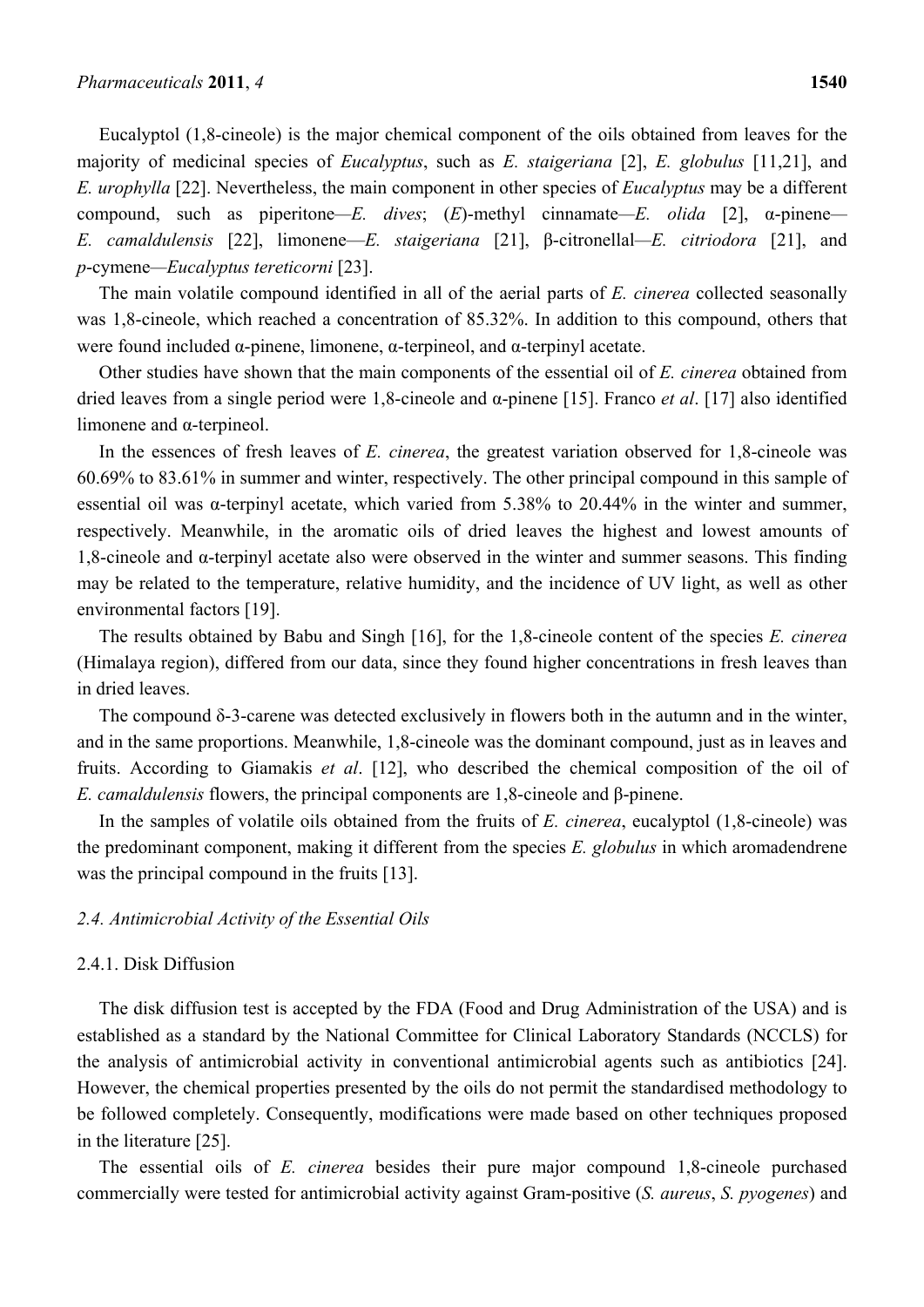Gram-negative bacteria (*E. coli*, *P. aeruginosa*), and yeasts (*C. albicans*), as shown in Table 4. The oil from autumn flowers at 100% exhibited greater activity against *P. aeruginosa* (17.0  $\pm$  0.2 mm), whereas the highest degree of inhibition of the bacterium *S. pyogenes* was observed with the essential oil at 100% of fresh leaves collected in summer (26.0 ± 2.1 mm). The halo of inhibition for *S. aureus*  $(13.0 \pm 0.2 \text{ mm})$  was greater than that for the remaining samples when the aromatic oil at 100% from the dried leaves collected in autumn was employed and, by contrast, the highest activity against the yeast was seen with the oil at 100% from the fresh leaves obtained in spring  $(15.0 \pm 0.5 \text{ mm})$ . The pure 1,8-cineole presented no antimicrobial activity against *S. aureus* and *C. albicans*.

Through statistical analysis by the Tukey method ( $P < 0.05$ ) performed with crude essential oils (100%) of *E. cinerea*, significant differences between the averages of the halos of inhibition were observed, as shown in Table 4. Statistical analysis demonstrated that for *S. aureus* and *C. albicans* the inhibitory actions of all the tested samples were significantly higher than the action of the pure compound 1,8-cineole, whereas for *E. coli* only the dried leaves oils from autumn, spring and summer, the flowers oil from autumn and the fruits oils from autumn and spring presented inhibitory actions significantly different, although lower, than that of 1,8-cineole. For *P. aeruginosa* the four crude oils from dried leaves presented inhibitory actions significantly lower than that of 1,8-cineole, whereas all other oils showed actions significantly higher than the action of the pure compound. Regarding the analysis with *S. pyogenes* only the fresh leaves oil from summer, dried leaves oil from winter and flowers oils from autumn and winter showed actions significantly higher than that of 1.8-cineole.

# 2.4.2. Minimum Inhibitory Concentration—MIC

The disk diffusion method was employed with the objective of obtaining a preliminary assessment of the antimicrobial potential of the pure and diluted essential oils against Gram-positive and Gram-negative bacteria and yeasts. Following this preliminary screening, those essential oil samples whose halos of inhibition exceeded 8 mm were selected for further analysis by the microdilution method [26]. Therefore the microdilution method was not used with the bacterium *E. coli* since this microorganism did not appear to be sensitive to the samples by the disk diffusion method.

The aim of the microdilution method is to determine the MIC of each sample against different microorganisms. This method is widely used due to its sensitivity and the fact that it requires minimal quantities of reagents and samples, which enables a greater number of repetitions and, thus, increases the reliability of the results.

Although the leaves of this plant are the most widely used part due to the fact that they are available throughout the year, the essential oils derived from the flowers and fruits showed themselves to be more effective than the volatile oil of the leaves, presenting MICs of 1.56 mg/mL and 0.78 mg/mL, in autumn and winter, respectively, towards the microorganisms *P. aeruginosa* and *C. albicans* (Table 5). In the tests performed with *S. aureus*, the sample of oil obtained from dried leaves in summer exhibited antimicrobial activity up to a concentration of 0.78 mg/mL, the lowest MIC observed with this strain. Additionally, the samples of aromatic oils from the dried leaves collected in autumn and winter presented a remarkable antimicrobial potential against the strain *S. pyogenes* (MIC < 0.39 mg/mL), with this being the lowest concentration observed in all of the tests carried out.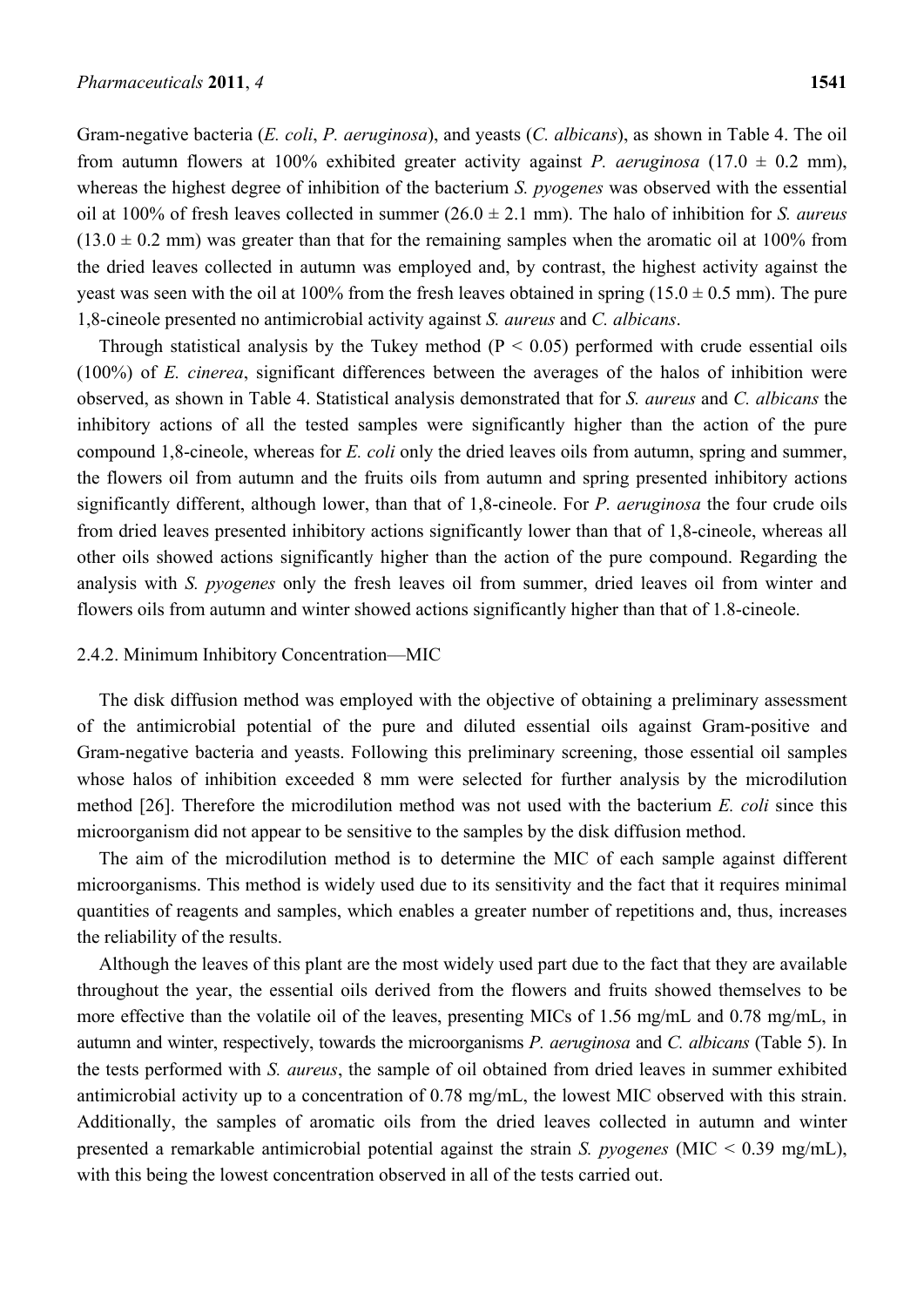The analysis for the commercially purchased isolated chemical compound 1,8-cineole presented MIC values against the tested microorganisms much higher than the values of the *E. cinerea* essential oils samples (Table 5).

To our knowledge, this is the first report of an antimicrobial effect for the essential oils of fruits and flowers of *E. cinerea*. The antimicrobial activities of the essential oils varied according to the concentration and the type of bacterium. These differences in the susceptibility of the tested microorganisms to the essential oils may be attributed to a variation in the rate of penetration of the active component of the essential oil through the cell wall and structures of the cell membrane [27].

The Gram-positive bacteria were more susceptible to the essential oils than their Gram-negative counterparts, as a result of their lipopolysaccharide membrane which restricts the diffusion of hydrophobic components [27], consistent with the results observed for samples of *E. cinerea*. The Gram-positive bacteria allow direct contact between the hydrophobic components of the essential oils and the phospholipid bilayer of the cell membrane, where they exert their effects such as an increase in the permeability to ions and the leakage of vital intracellular constituents, or compromise bacterial enzyme systems [28]. Some researchers have reported a relationship between the chemical structures of the most abundant compounds in the essential oils and their antibacterial activity [20].

The marked diversity of chemical groups that comprise essential oils suggests that the antimicrobial activity cannot be attributed to a specific mechanism, but rather to several [29]. On the other hand, these mechanisms do not necessarily represent different targets, with some of them being dependent on others [20]. That behavior can be observed in *E. cinerea* when comparing the results of their essential oils with that of 1,8-cineole alone.

Phenolic compounds are mainly responsible for the antimicrobial action of essential oils; however, there is evidence that minor components of essential oils play a fundamental role in their antimicrobial properties due to synergistic effects [20]. According to the literature compounds such as limonene, linalool, γ-terpinene, *p*-cimene, α-pinene, and α-terpineol also exhibit antimicrobial activity [2,30]. Interestingly, van Vuuren and Viljoen [31] have reported that limonene and 1,8 cineole have synergistic antimicrobial effects.

The principal component responsible for the antimicrobial activity against *S. aureus* was terpineol, which was eight times more active than 1,8-cineole for the species *E. radiata* [11,32]. In some of the samples of essential oil from *E. cinerea* (fresh leaves from summer and fruits from spring) a relatively high concentration of terpineol was found, at 11.72% and 10.80%, respectively.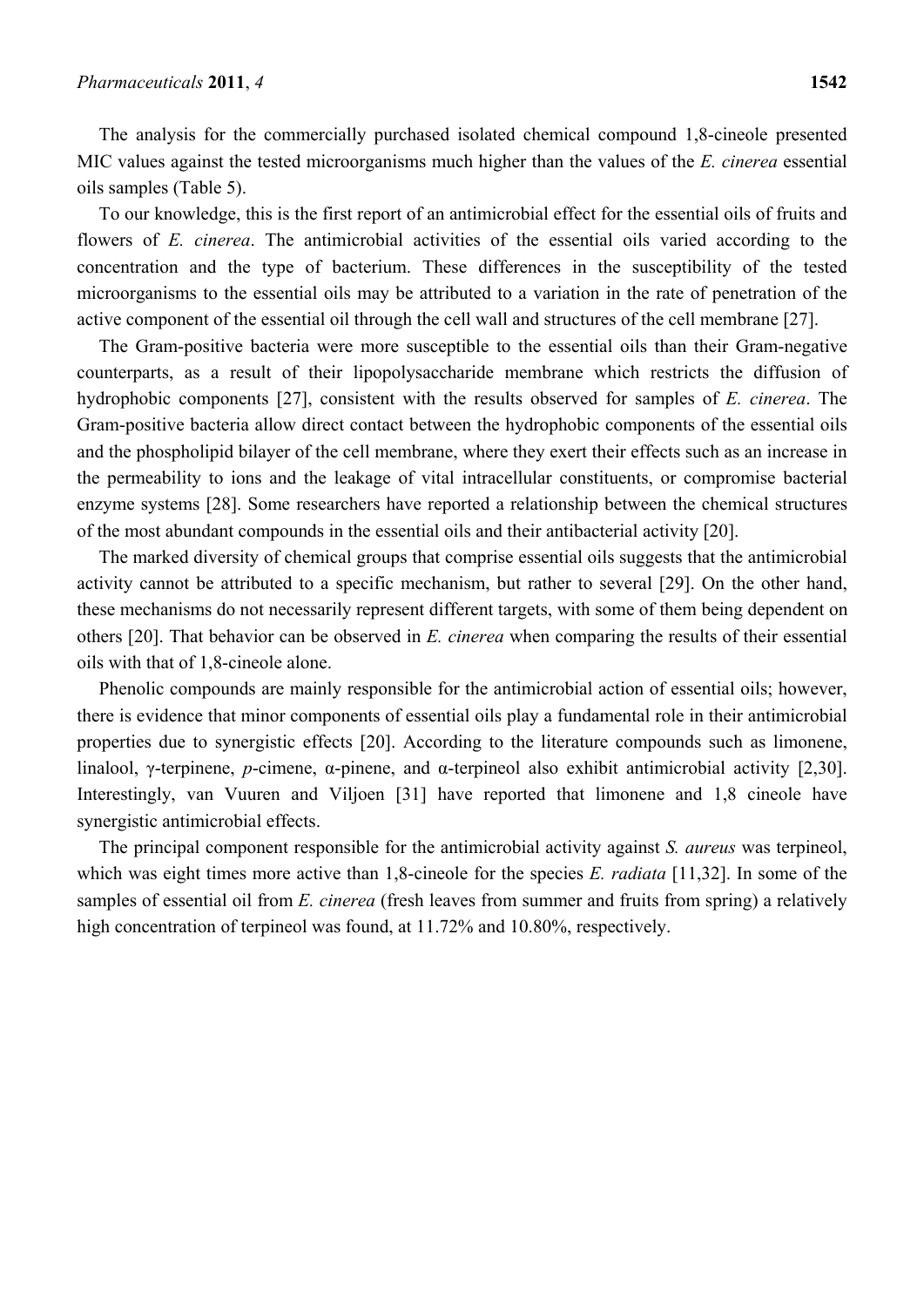|                                   |                  | <b>Fresh leaves</b> |                |                | <b>Dried leaves</b> |                |                | <b>Flowers</b><br><b>Fruits</b> |                |                |                |                |                | $1,8-$         |
|-----------------------------------|------------------|---------------------|----------------|----------------|---------------------|----------------|----------------|---------------------------------|----------------|----------------|----------------|----------------|----------------|----------------|
| Microorganisms Conc. <sup>a</sup> |                  | Autumn              | <b>Spring</b>  | Summer         | Autumn              | Winter         | <b>Spring</b>  | <b>Summer</b>                   | Autumn         | Winter         | Autumn         | Winter         | <b>Spring</b>  | cineole        |
| S. aureus                         |                  | $11.5 \pm 0.5$      | $11.0 \pm 0.1$ | $10.5 \pm 0.5$ | $13.0 \pm 0.2$      | $12.5 \pm 1.5$ | $10.0 \pm 0.1$ | $12.0 \pm 0.0$                  | $11.0 \pm 1.0$ | $11.0 \pm 1.0$ | $7.0 \pm 0.1$  | $10.5 \pm 0.5$ | $9.5 \pm 0.5$  | 0.0            |
| <b>ATCC 6538</b>                  | 100%             | A                   | A              | A,B            | A                   | A              | A,B            | A                               | A              | A              | B              | A,B            | A,B            | $\mathbf C$    |
|                                   | 75%              | $9.0 \pm 0.1$       | $9.0 \pm 0.1$  | $8.5 \pm 0.5$  | $11.0 \pm 0.1$      | $11.0 \pm 0.2$ | $9.5 \pm 0.5$  | $16.0 \pm 0.0$                  | $9.5 \pm 0.5$  | $11.0 \pm 1.0$ | $9.0 \pm 0.2$  | $10.0 \pm 0.0$ | $10.0 \pm 1.0$ | $0.0\,$        |
|                                   | 50%              | $7.5 \pm 0.5$       | $7.0 \pm 0.1$  | $7.0 \pm 0.1$  | $9.5 \pm 0.5$       | $8.5 \pm 0.5$  | $8.0 \pm 0.1$  | $15.0 \pm 0.0$                  | $9.0 \pm 0.1$  | $10.5 \pm 0.5$ | $7.0 \pm 0.0$  | $8.0 \pm 0.1$  | $9.0 \pm 1.0$  | 0.0            |
|                                   | 25%              | $0.0\,$             | $0.0\,$        | 0.0            | $6.8 \pm 0.3$       | $6.5 \pm 0.1$  | $6.5 \pm 0.1$  | $8.0 \pm 0.0$                   | $7.0 \pm 0.0$  | $7.5 \pm 0.5$  | 0.0            | $7.0 \pm 0.0$  | $7.3 \pm 0.8$  | $0.0\,$        |
|                                   | $PC1^b$          | $27.5 \pm 0.6$      | $28.0 \pm 0.3$ | $27.5 \pm 0.5$ | $30.5 \pm 0.5$      | $28.0 \pm 0.3$ | $28.5 \pm 0.5$ | $28.5 \pm 0.5$                  | $31.0 \pm 0.2$ | $31.0 \pm 0.1$ | $28.5 \pm 0.5$ | $28.0 \pm 0.2$ | $28.5 \pm 0.5$ | $28.5 \pm 0.5$ |
|                                   | NC <sup>d</sup>  | $0.0\,$             | $0.0\,$        | $0.0\,$        | $0.0\,$             | $0.0\,$        | $0.0\,$        | $0.0\,$                         | 0.0            | 0.0            | $0.0\,$        | $0.0\,$        | $0.0\,$        | $0.0\,$        |
| S. pyogenes                       |                  | $10.5 \pm 1.5$      | $9.5 \pm 0.5$  | $26.0 \pm 2.1$ | $11.0 \pm 1.0$      | $23.5 \pm 2.5$ | $12.0 \pm 0.2$ | $14.0 \pm 0.2$                  | $21.0 \pm 1.0$ | $20.5 \pm 4.5$ | $14.0 \pm 0.1$ | $16.0 \pm 1.0$ | $16.5 \pm 0.5$ | $9.0 \pm 0.2$  |
| <b>ATCC 19615</b>                 | 100%             | $\mathbf{A}$        | $\mathbf{A}$   | $\, {\bf B}$   | $\mathbf{A}$        | B, C           | A,D            | A,D                             | B, C, D        | B, C, D        | A, D           | A, C, D        | A, C, D        | $\mathbf{A}$   |
|                                   | 75%              | $8.0 \pm 0.1$       | $8.0 \pm 0.1$  | $12.0 \pm 0.2$ | $9.0 \pm 0.1$       | $14.0 \pm 1.0$ | $9.0 \pm 0.2$  | $9.5 \pm 0.5$                   | $13.5 \pm 0.5$ | $18.0 \pm 2.0$ | $12.5 \pm 0.5$ | $12.5 \pm 0.5$ | $9.0 \pm 0.2$  | 0.0            |
|                                   | 50%              | $7.0 \pm 0.1$       | $7.0 \pm 0.1$  | $10.5 \pm 0.5$ | $7.5 \pm 0.5$       | $10.0 \pm 1.0$ | $8.0 \pm 0.1$  | $8.0 \pm 0.1$                   | $12.0 \pm 2.0$ | $14.0 \pm 0.0$ | $10.0 \pm 2.0$ | $8.0 \pm 0.1$  | $7.0 \pm 0.1$  | 0.0            |
|                                   | 25%              | $6.5 \pm 0.0$       | 0.0            | $9.0 \pm 0.1$  | 0.0                 | 0.0            | 0.0            | $7.5 \pm 0.5$                   | $10.0 \pm 0.0$ | $12.0 \pm 2.0$ | $0.0\,$        | $6.8 \pm 0.3$  | $0.0\,$        | $0.0\,$        |
|                                   | PC1              | $46.5 \pm 1.5$      | $46.5 \pm 1.5$ | $37.0 \pm 1.0$ | $46.5 \pm 1.5$      | $35.5 \pm 0.5$ | $46.5 \pm 1.5$ | $46.5 \pm 1.5$                  | $40.0 \pm 4.0$ | $52.5 \pm 2.5$ | $33.0 \pm 0.2$ | $46.5 \pm 1.5$ | $46.5 \pm 1.5$ | $35.0 \pm 0.1$ |
|                                   | $_{\mathrm{NC}}$ | $0.0\,$             | $0.0\,$        | $0.0\,$        | 0.0                 | 0.0            | $0.0\,$        | $0.0\,$                         | 0.0            | 0.0            | $0.0\,$        | $0.0\,$        | $0.0\,$        | $0.0\,$        |
| P. aeruginosa                     |                  | $14.5 \pm 0.6$      | $14.0 \pm 0.1$ | $14.0 \pm 0.2$ | 0.0                 | 0.0            | 0.0            | 0.0                             | $17.0 \pm 0.2$ | $16.0 \pm 0.2$ | $12.0 \pm 0.1$ | $14.0 \pm 0.1$ | $13.5 \pm 0.5$ | $8.5 \pm 0.5$  |
| <b>ATCC 9027</b>                  | 100%             | $\mathbf{A}$        | $\mathbf{A}$   | A              | $\, {\bf B}$        | $\, {\bf B}$   | $\bf{B}$       | $\, {\bf B}$                    | ${\bf C}$      | $\mathbf C$    | D              | A              | A              | ${\bf E}$      |
|                                   | 75%              | $12.0 \pm 1.0$      | $11.5 \pm 0.5$ | $11.0 \pm 0.1$ | 0.0                 | 0.0            | 0.0            | 0.0                             | $15.5 \pm 0.6$ | $14.5 \pm 0.5$ | $10.0 \pm 0.1$ | $12.5 \pm 0.6$ | $10.5 \pm 0.5$ | $7.0 \pm 0.1$  |
|                                   | 50%              | $9.0 \pm 0.1$       | $9.5 \pm 0.5$  | $9.0 \pm 0.1$  | 0.0                 | 0.0            | 0.0            | 0.0                             | $14.0 \pm 2.0$ | $13.0 \pm 0.1$ | $8.0 \pm 0.0$  | $9.0 \pm 1.0$  | $9.5 \pm 0.5$  | $0.0\,$        |
|                                   | 25%              | $7.0 \pm 0.0$       | $6.8 \pm 0.3$  | $7.0 \pm 0.0$  | 0.0                 | 0.0            | 0.0            | 0.0                             | $9.5 \pm 0.5$  | $10.0 \pm 0.0$ | $6.5 \pm 0.0$  | $7.5 \pm 0.5$  | $0.0\,$        | $0.0\,$        |
|                                   | PC1              | $28.5 \pm 0.6$      | $26.0 \pm 0.3$ | $27.5\pm0.5$   | $21.0 \pm 0.2$      | $17.0 \pm 1.0$ | $22.5 \pm 0.5$ | $20.0 \pm 2.0$                  | $32.5 \pm 1.0$ | $32.0 \pm 2.0$ | $28.5 \pm 0.5$ | $29.0 \pm 0.2$ | $28.0 \pm 1.0$ | $29.5 \pm 0.5$ |
|                                   | $_{\mathrm{NC}}$ | $0.0\,$             | $0.0\,$        | $0.0\,$        | 0.0                 | 0.0            | $0.0\,$        | $0.0\,$                         | 0.0            | 0.0            | $0.0\,$        | $0.0\,$        | $0.0\,$        | $0.0\,$        |
| E. coli                           | 100%             | $8.0 \pm 0.1$       | $8.0 \pm 0.1$  | $8.0 \pm 0.1$  | $7.0 \pm 0.1$       | $8.0 \pm 0.1$  | $7.0 \pm 0.1$  | $7.0 \pm 0.0$                   | $7.0 \pm 0.1$  | $8.5 \pm 0.5$  | 0.0            | $8.0 \pm 0.1$  | $7.0 \pm 0.0$  | $8.0 \pm 0.2$  |
| <b>ATCC 25922</b>                 |                  | $\mathbf{A}$        | A              | A              | B                   | A              | B              | $\, {\bf B}$                    | $\, {\bf B}$   | A              | ${\bf C}$      | A              | $\, {\bf B}$   | A              |
|                                   | 75%              | $7.0 \pm 0.1$       | $7.3 \pm 0.3$  | $7.0 \pm 0.1$  | $6.5 \pm 0.1$       | $7.0 \pm 0.1$  | $6.5 \pm 0.1$  | $6.5 \pm 0.0$                   | 0.0            | 0.0            | 0.0            | 0.0            | 0.0            | $0.0\,$        |
|                                   | 50%              | 0.0                 | 0.0            | 0.0            | 0.0                 | $6.5 \pm 0.1$  | 0.0            | $6.5 \pm 0.0$                   | 0.0            | 0.0            | 0.0            | 0.0            | 0.0            | $0.0\,$        |
|                                   | 25%              | $0.0\,$             | $0.0\,$        | 0.0            | 0.0                 | $0.0\,$        | 0.0            | $0.0\,$                         | 0.0            | 0.0            | 0.0            | $0.0\,$        | $0.0\,$        | $0.0\,$        |
|                                   | PC1              | $31.0 \pm 1.0$      | $31.0 \pm 0.2$ | $31.0 \pm 1.0$ | $32.5 \pm 0.5$      | $28.5 \pm 0.5$ | $32.5 \pm 1.5$ | $26.0 \pm 0.0$                  | $33.5 \pm 1.5$ | $33.0 \pm 0.2$ | $30.5 \pm 0.5$ | $30.5 \pm 0.5$ | $33.5 \pm 1.5$ | $28.5 \pm 0.5$ |
|                                   | $\rm NC$         | $0.0\,$             | 0.0            | 0.0            | 0.0                 | 0.0            | 0.0            | 0.0                             | 0.0            | 0.0            | 0.0            | 0.0            | 0.0            | $0.0\,$        |

Table 4. Measure of inhibition halos (mm) obtained by disk diffusion method (average of three replicates  $\pm$  standard deviation).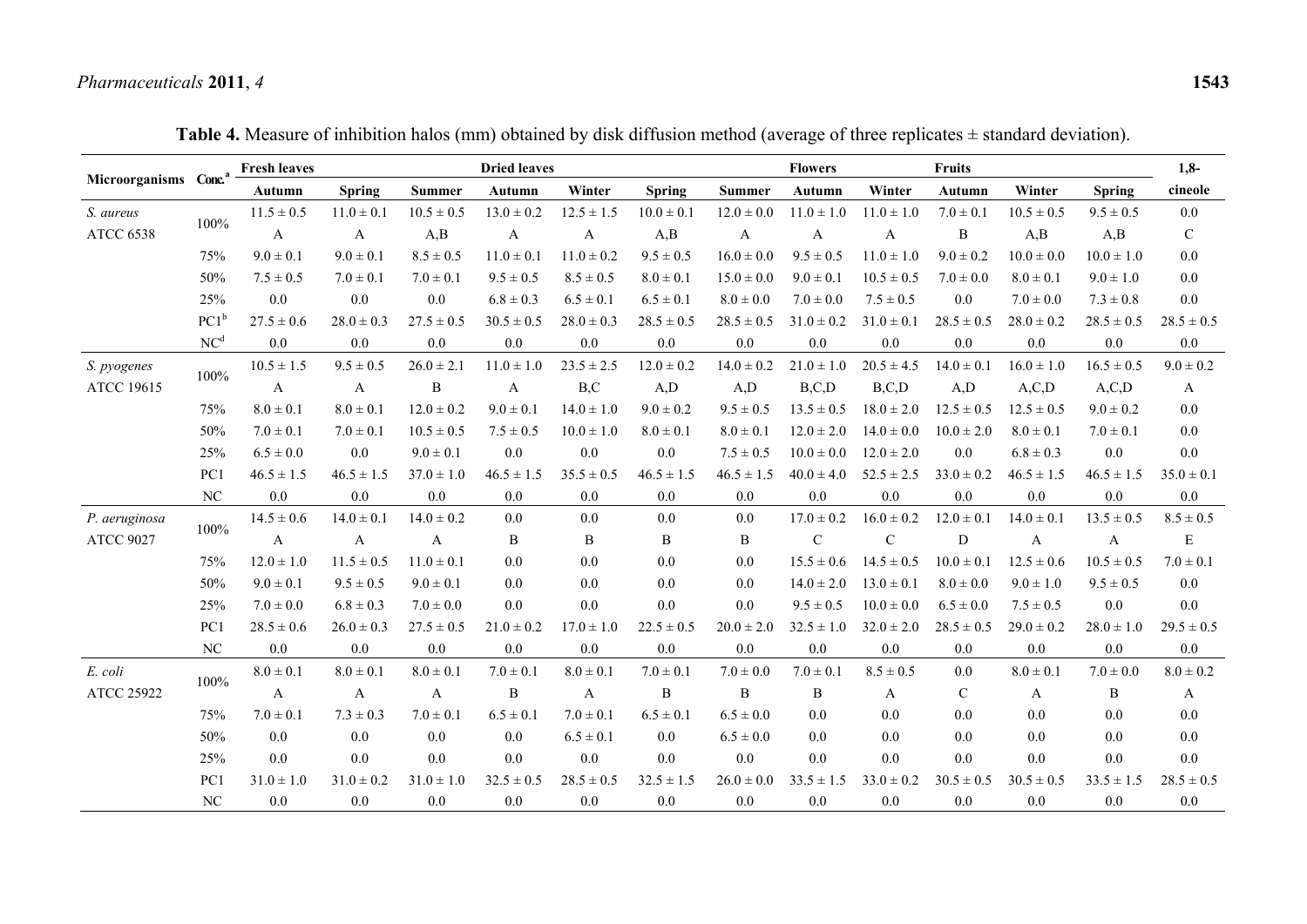|                   |                  | <b>Fresh leaves</b> |                | <b>Dried leaves</b> |                |                | <b>Fruits</b><br><b>Flowers</b> |                |                |                |                |                |                |                |
|-------------------|------------------|---------------------|----------------|---------------------|----------------|----------------|---------------------------------|----------------|----------------|----------------|----------------|----------------|----------------|----------------|
| Microorganisms    | Conc.            | Autumn              | <b>Spring</b>  | <b>Summer</b>       | Autumn         | Winter         | <b>Spring</b>                   | <b>Summer</b>  | Autumn         | Winter         | Autumn         | Winter         | <b>Spring</b>  | cineole        |
| C. albicans       |                  | $14.0 \pm 1.0$      | $15.0 \pm 0.5$ | $14.0 \pm 0.1$      | $12.0 \pm 0.1$ | $11.5 \pm 0.5$ | $11.5 \pm 0.5$                  | $12.5 \pm 0.5$ | $14.0 \pm 2.0$ | $11.0 \pm 0.2$ | $9.0 \pm 0.1$  | $10.0 \pm 1.0$ | $9.5 \pm 0.6$  | 0.0            |
| <b>ATCC 10231</b> | 100%             | A,B                 | А              | A.B                 | A,B,C          | A,B,C          | A,B,C                           | A,B,C          | A,B            | A,B,C          |                | B.C            |                | D              |
|                   | 75%              | $12.0 \pm 0.1$      | $11.0 \pm 1.0$ | $1.0 \pm 0.2$       | $8.5 \pm 0.5$  | $9.5 \pm 0.5$  | $10.0 \pm 1.0$                  | $11.0 \pm 0.2$ | $9.5 \pm 0.5$  | $7.0 \pm 0.1$  | $7.0 \pm 0.1$  | $8.0 \pm 0.1$  | $8.0 \pm 1.0$  | 0.0            |
|                   | 50%              | $9.0 \pm 0.0$       | $10.0 \pm 0.1$ | 0.0                 | $7.0 \pm 0.0$  | $8.0 \pm 0.1$  | $8.5 \pm 0.6$                   | $8.5 \pm 0.5$  | $7.0 \pm 0.1$  | $7.0 \pm 0.0$  | $6.5 \pm 0.1$  | $7.0 \pm 0.1$  | $7.3 \pm 0.8$  | 0.0            |
|                   | 25%              | 0.0                 | 0.0            | 0.0                 | 0.0            | 0.0            | 0.0                             | 0.0            | 0.0            | 0.0            | 0.0            | 0.0            | 0.0            | 0.0            |
|                   | PC2 <sup>c</sup> | $23.0 \pm 1.0$      | $22.0 \pm 0.2$ | $22.5 \pm 0.5$      | $24.0 \pm 0.1$ | $24.5 \pm 0.5$ | $24.0 \pm 1.1$                  | $26.0 \pm 1.0$ | $25.5 \pm 0.5$ | $24.0 \pm 1.0$ | $24.0 \pm 0.2$ | $25.0 \pm 0.1$ | $26.0 \pm 0.1$ | $25.0 \pm 0.2$ |
|                   | NC               | 0.0                 | 0.0            | 0.0                 | 0.0            | 0.0            | 0.0                             | 0.0            | 0.0            | 0.0            | 0.0            | 0.0            | 0.0            | 0.0            |

**Table 4.** *Cont*.

<sup>a</sup> Concentration. <sup>b</sup> Positive control for bacteria (chloramphenicol 30µg/disk). <sup>c</sup> Positive control for yeast (ketoconazole 50 µg/disk). <sup>d</sup> Negative control (10% Tween 80). For 100% concentration, averages followed by same capital letter  $(A, B, C, D, E)$  in the row do not differ significantly by Tukey test (P < 0.05).

|  |  |  |  | <b>Table 5.</b> MIC (mg/mL) of essential oils from leaves, flowers and fruits of <i>E. cinerea</i> and of 1,8-cineole. |
|--|--|--|--|------------------------------------------------------------------------------------------------------------------------|
|--|--|--|--|------------------------------------------------------------------------------------------------------------------------|

| <b>Microorganisms</b> | <b>Fresh Leaves</b> |               | <b>Dried Leaves</b> |        |        |               | <b>Flowers</b> |        |        | <b>Fruits</b> | 1,8-cineole |               |        |
|-----------------------|---------------------|---------------|---------------------|--------|--------|---------------|----------------|--------|--------|---------------|-------------|---------------|--------|
|                       | Autumn              | <b>Spring</b> | <b>Summer</b>       | Autumn | Winter | <b>Spring</b> | <b>Summer</b>  | Autumn | Winter | Autumn        | Winter      | <b>Spring</b> |        |
| S. aureus             | 3.12                | 3.12          | 2.50                | 3.12   | 3.12   | .56           | 0.78           | 3.12   | 3.12   | 6.25          | 3.12        | 3.12          | 50.00  |
| S. pyogenes           | 3.12                | .56           | 6.25                | < 0.39 | < 0.39 | 3.12          | .56            | 3.12   | .56    | .56           | .56         | .56           | 50.00  |
| P. aeruginosa         | 3.12                | 3.12          | 3.12                | ∗      | *      | ∗             | *              | .56    | 3.12   | 3.12          | .56         | 3.12          | >50.00 |
| E. coli               | *                   | *             | $\ast$              | *      | $\ast$ | ∗             | *              | ∗      | *      | ∗             | *           | *             | 25.00  |
| C. albicans           | .56                 | .56           | 6.25                | 3.12   | 3.12   | 3.12          | . . 56         | 0.78   | . 56   | .56           | 0.78        | 0.78          | 12.50  |

\* MIC not performed because the inhibition halos < 8 mm in disk diffusion method; Average obtained from three replicates with standard deviation zero.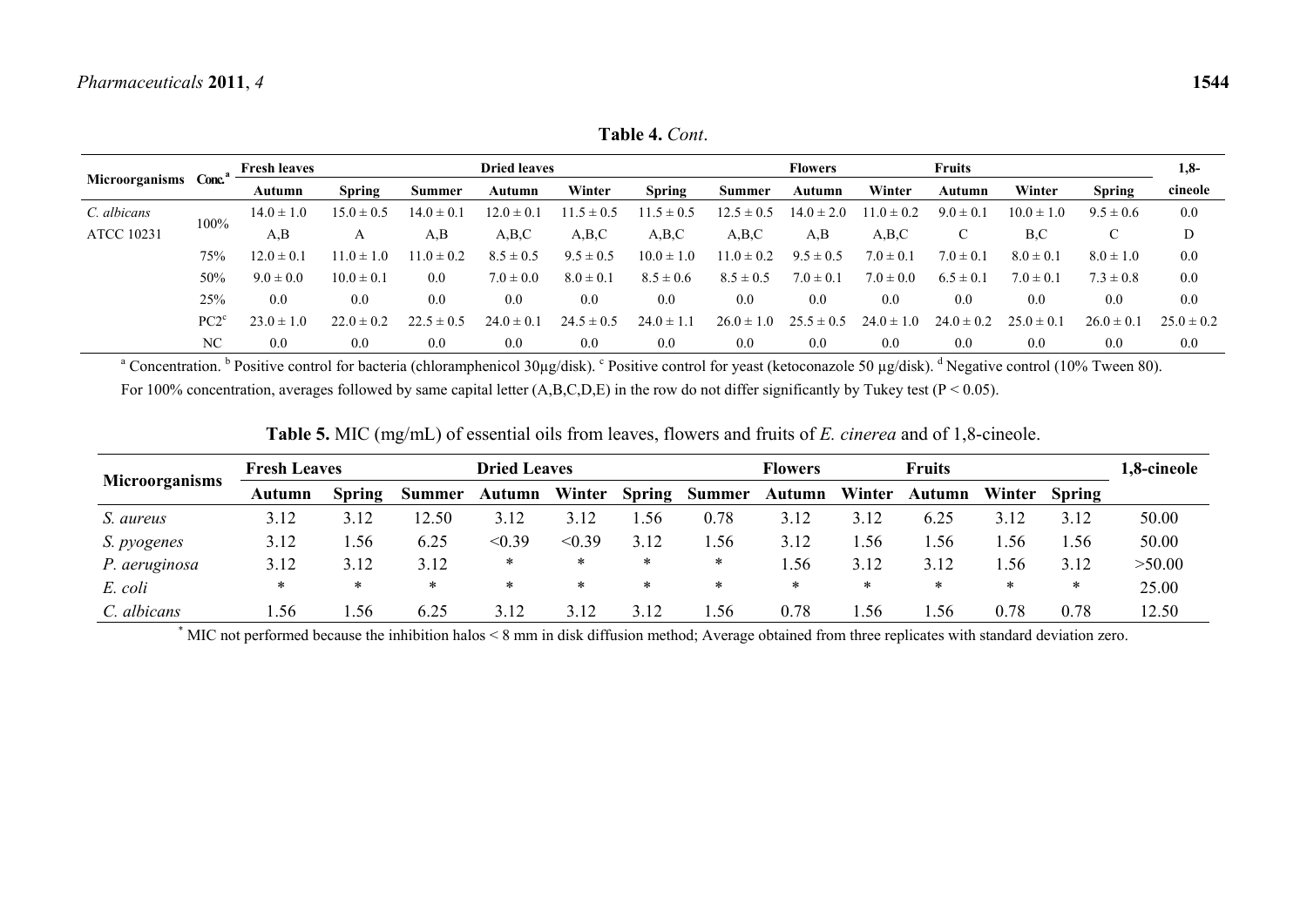# **3. Experimental**

# *3.1. Plant Material*

The plant material—Leaves, flowers and fruits—from the species *E. cinerea* F. Muell. ex Benth., Myrtaceae was collected from some specimens located in the Centro Politécnico—Universidade Federal do Paraná (UFPR), in Curitiba, Paraná, Brazil (latitude 25° 27′ 4.70′′ S, longitude 49° 13′ 52.05′′ W and altitude of 922 m), during the 2009–2010 period. An exsiccate was identified (catalogue number 47.863) and deposited in the herbarium of the Department of Botany (UPCB), Biological Sciences Centre, UFPR.

The collections of the aerial parts from *E. cinerea* were made during the four seasons of the year, in order to investigate the variation in the composition of metabolites between the seasons and also between the different plant organs. Leaves could be collected in the whole year, however it was noted that in spring there was an absence of flowers, while in the summer only leaves were present. For this reason, the plant material from flowers was collected only in autumn and winter, whereas the collections of fruits were performed only in autumn, winter and spring.

The collected leaf material was divided in two samples, one kept at room temperature for fifteen days in order to dry, and the other used fresh immediately after the collection. The whole material from flowers and fruits was used after first being left to dry for fifteen days at room temperature.

## *3.2. Extraction of Essential Oils*

The essential oils of *E. cinerea* were extracted from the leaves, flowers and fruits collected in the autumn, winter, spring and summer by hydrodistillation in a Clevenger-type apparatus for a period of six hours [18], using around 200 g of each material fragmented in 2 L of distilled water. Samples of fresh and dried leaves were separated, with the latter being processed fifteen days after collection. The yield of each essential oil was determined as percent volume (mL) of essential oil per mass (g) of plant material  $(\frac{6}{6} \text{ v/m})$  [18].

#### *3.3. Physico-Chemical Analyses*

The following physico-chemical parameters of the essential oils were analysed.

#### 3.3.1. Determination of the Relative Density

The relative density  $(d_{20}^{20})$  was determined using a 1 cm<sup>3</sup> capacity pycnometer [18].

## 3.3.2. Determination of Refractive Index

This assay was carried out in an ABBE ausJENA refractometer, at a temperature of 20 °C [18].

3.3.3. Determination of Solubility in Ethanol

The solubility of the essential oil was determined in ethanol at 70%, 80%, 90%, and in absolute ethanol [18]. This test measures the volume of ethanol required to solubilise 1 volume of essential oil  $(v/v)$ .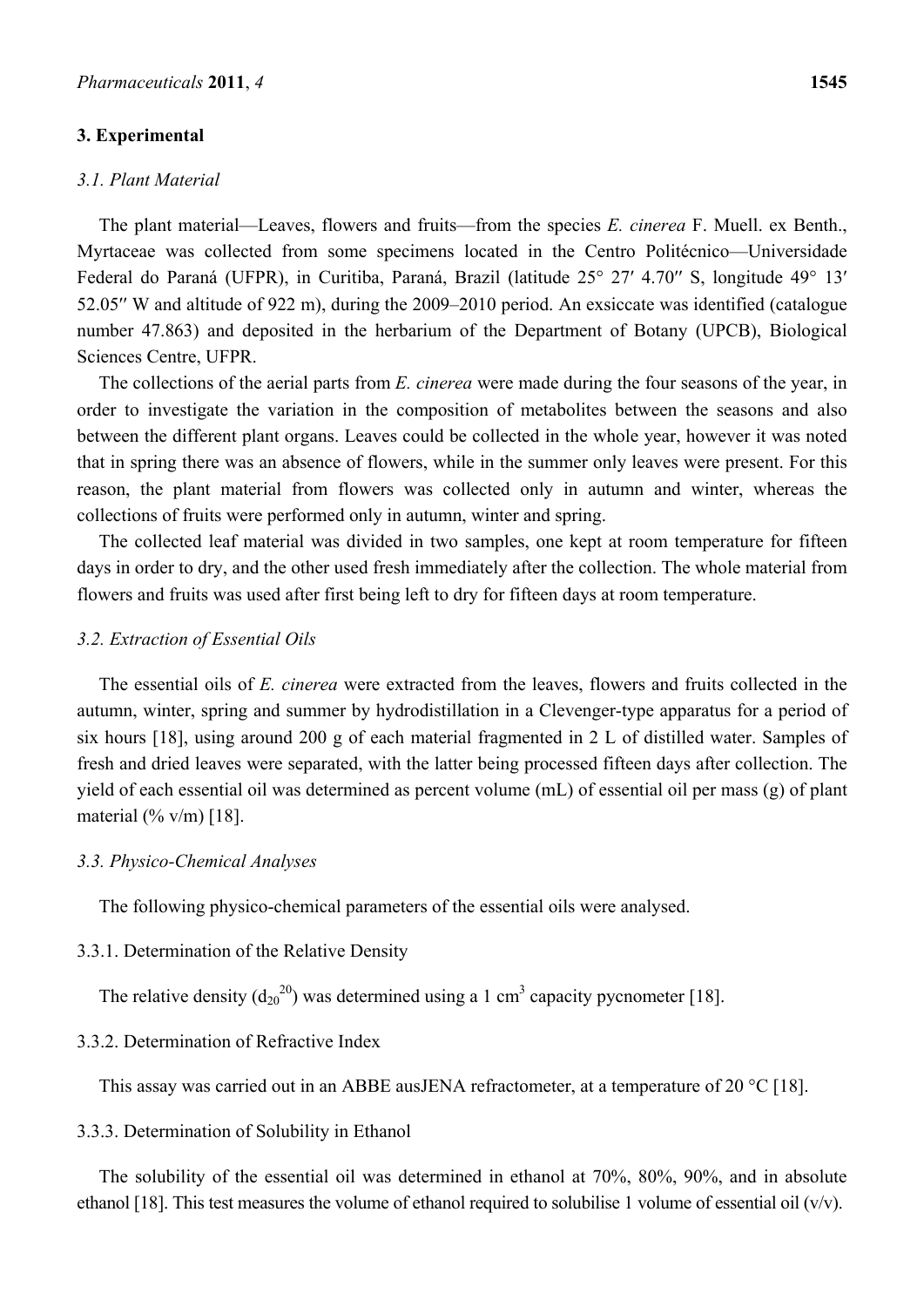#### *3.4. Gas Chromatography Mass Spectrometry (GC/MS)*

Gas chromatography combined with mass spectrometry (GC/MS) was employed to identify the volatile constituents present in the essential oil. A Varian® 3800 gas chromatograph was used coupled with a Saturn® 2000 mass spectrometer, equipped with a CP-Sil 8 low bleeding apolar column (30 m  $\times$  0.25 mm  $\times$  0.25 µm). The carrier gas was helium, used at a constant pressure of 59 kPa and a constant flow of 1 mL/min. The injector temperature was 280 °C, with the initial temperature set at 60 °C and a temperature ramp of 3 °C/min rising to a final temperature of 280 °C for 10 min. The samples of essential oil were diluted at a ratio of 1  $\mu$ L/mL of hexane.

The identification of compounds in the oils was based on the linear retention index, calculated in relation to the retention times of a homologous series of *n*-alkanes (RI), and on the fragmentation pattern observed in the mass spectra, by comparing these with data in the literature [33] and from the NIST 2008 mass spectral library—System data base. All determinations were performed in duplicate and averaged.

#### *3.5. Assessment of Antimicrobial Activity*

The following strains of microorganisms were employed: *Staphylococcus aureus* ATCC 6538, *Streptococcus pyogenes* ATCC 19615, *Pseudomonas aeruginosa* ATCC 9027, *Escherichia coli* ATCC 25922 and *Candida albicans* ATCC 10231 from NEWPROV®, all of which were reconstituted according to the supplier's instructions. The microbial cultures were standardised to  $10^8$  CFU/mL, estimated by comparison with the 0.5 McFarland standard, and later inoculated in culture media for use in the assessment of antimicrobial activity.

## 3.5.1. Disk Diffusion Method

The antimicrobial activity of the samples of essential oils from *E. cinerea* and of the pure compound 1,8-cineole (purchased from Sigma-Aldrich) was assessed by the disk diffusion method [25]. In this technique, carried out in a Class II biological safety cabinet, suspensions of *S. aureus*, *P. aeruginosa*, *E. coli*, *S. pyogenes* and *C. albicans* were prepared in 0.9% physiological saline and standardised according to McFarland standards. With the aid of a sterile swab the microbial suspensions were seeded in triplicate, on plates containing Mueller-Hinton agar for bacteria and Sabouraud Dextrose agar for yeasts. Sterile disks of filter paper 6 mm in diameter were impregnated with 10 µL of the samples and placed over the seeded material. The samples of essential oils and of 1,8-cineole were tested as 100%, and also at dilutions of 75%, 50% and 25% in 10% Tween 80. Chloramphenicol (30 µg) and ketoconazole (50 µg) were employed as positive controls, with 10% Tween 80 as a negative control. The plates were transferred to an incubator at 35 °C for 24 h in the case of bacteria and 25 °C for 48 h in the case of *C. albicans*. At the end of the appropriate incubation period for each microorganism, the halos of inhibition around each disk were measured (in mm) and the mean of the results was calculated.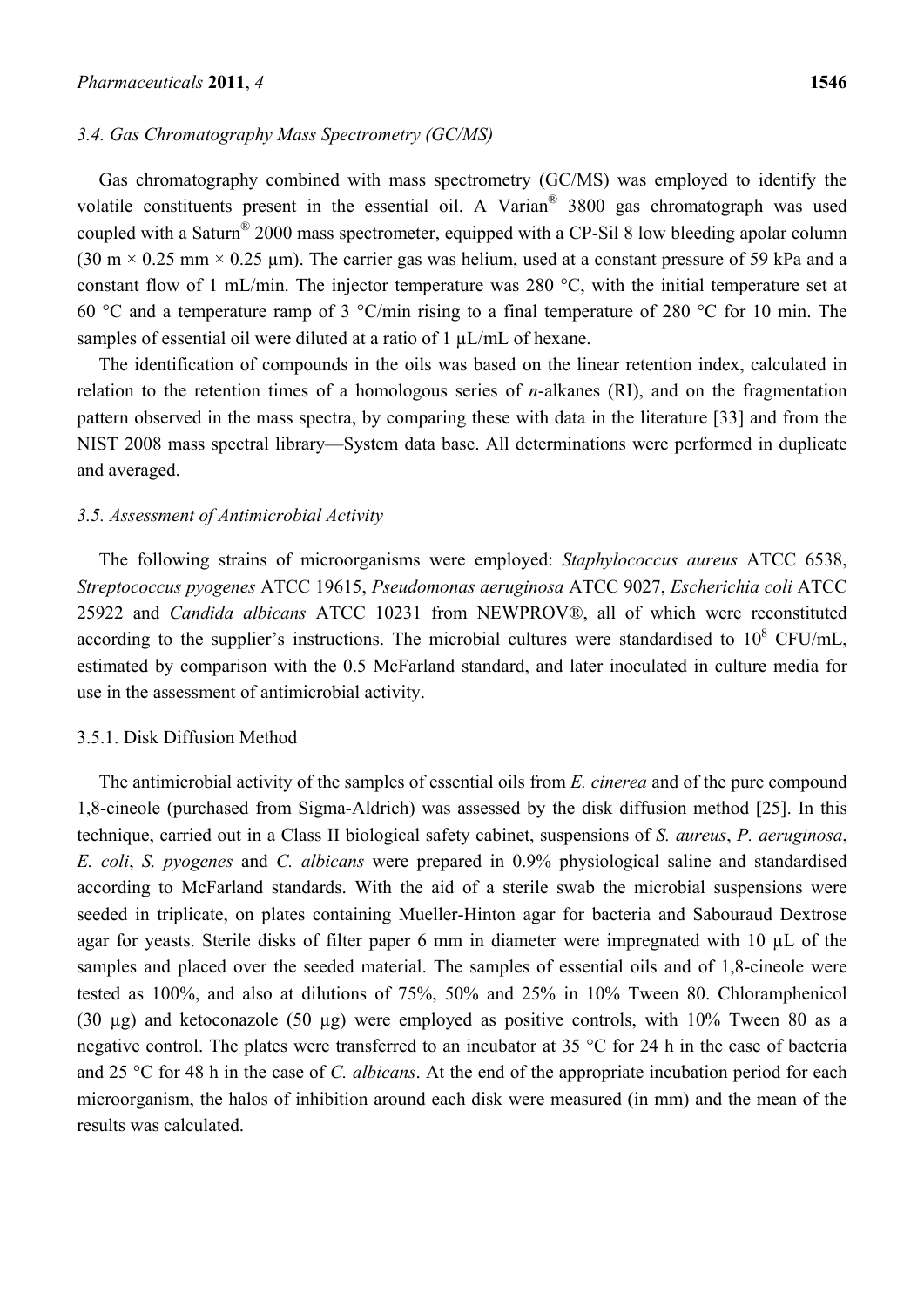# 3.5.2. Microdilution Method for Determination of the Minimum Inhibitory Concentration (MIC)

The MIC of the essential oils samples and of the compound 1,8-cineole (Sigma-Aldrich) was determined according to previously published methods with some modifications [26,27]. Those essential oils that presented antimicrobial activity by the disk diffusion method against the microorganisms and produced inhibition halos greater than 8 mm were submitted to the microdilution test in broth, in order to determine the minimum inhibitory concentration (MIC) [26].

For the microorganisms *S. aureus*, *P. aeruginosa*, and *E. coli*, the MIC was determined using Mueller-Hinton broth, while for *S. pyogenes* Tripticase Soy broth was used, and for the yeast *C. albicans* Sabouraud Dextrose broth. The assay was carried out in 96-well flat-bottomed sterile microplates. Each well was first inoculated with a volume of 100 µL of the various samples, prepared at a concentration of 100 mg/mL, diluted in 10% Tween 80. Next, 100 µL of the specific broth for each microorganism were added to each well using a multichannel micropipette. Then, a 100 µL aliquot of the content of each well was transferred to the next well in sequence and, after mixing, the same volume was transferred to the following well, with the procedure being repeated to obtain serial dilutions of 1:2, 1:4, 1:8, 1:16, 1:32, 1:64, 1:128, and 1:256, giving the following decreasing concentrations of samples: 50 mg/mL; 25 mg/mL; 12.5 mg/mL; 6.25 mg/mL; 3.12 mg/mL; 1.56 mg/mL; 0.78 mg/mL; and 0.39 mg/mL. The microbial inocula at a concentration of 0.5 McFarland  $(10^8 \text{ CFU/mL})$  were diluted 1:10 in sterile saline solution  $(0.9\%)$ , and from this dilution a volume of 10 µL was added to each well. The diluent, 10% Tween 80, was employed as a negative control, while the antibiotic chloramphenicol, at a concentration of 30 µg/mL, and the antifungal ketoconazole, at 50 µg/mL, were used as positive controls, both being subjected to serial dilution. The microplates were incubated at 35 °C for 24 h, in the case of the bacteria, and at 25 °C for 48 h in the case of *C. albicans*. After this period 20 µL of an aqueous solution of the indicator TTC (triphenyltetrazolium chloride), at 0.5%, were added to each well and the microplates were then incubated for a further hour at 35 °C. The presence of a pink-red colour was interpreted as negative evidence of the inhibitory effect for the microorganism, while a colourless solution was considered positive evidence of the inhibitory action of the sample. The MIC was defined as the lowest concentration of the sample, in mg/mL, able to suppress microbial growth (that is, the appearance of a pink colour). Each test was carried out in triplicate.

# **4. Conclusions**

*E. cinerea* is a species that could be employed as a source of 1,8-cineole, since the aerial parts of this plant (leaves, flowers and fruits) revealed themselves to be rich in this compound in all seasons of the year, peaking at a concentration of 85.3% in the essential oil. This study also revealed that the samples of essential oils obtained had antimicrobial potential against Gram-positive and Gram-negative bacteria, and against yeasts, with the most sensitive microorganism being *S. pyogenes*, followed by *S. aureus*, *P. Aeruginosa* and *C. albicans*, while *E. coli* was the most resistant, in the preliminary screening using the disk diffusion method. Determination of the minimum inhibitory concentration (MIC) of the essential oils revealed better results for the oils of the dried leaves collected in autumn and in winter, both of which exhibited values below 0.39 mg/mL against *S. pyogenes*. This study demonstrates, for the first time, the antimicrobial effect of the essential oils of fruits and flowers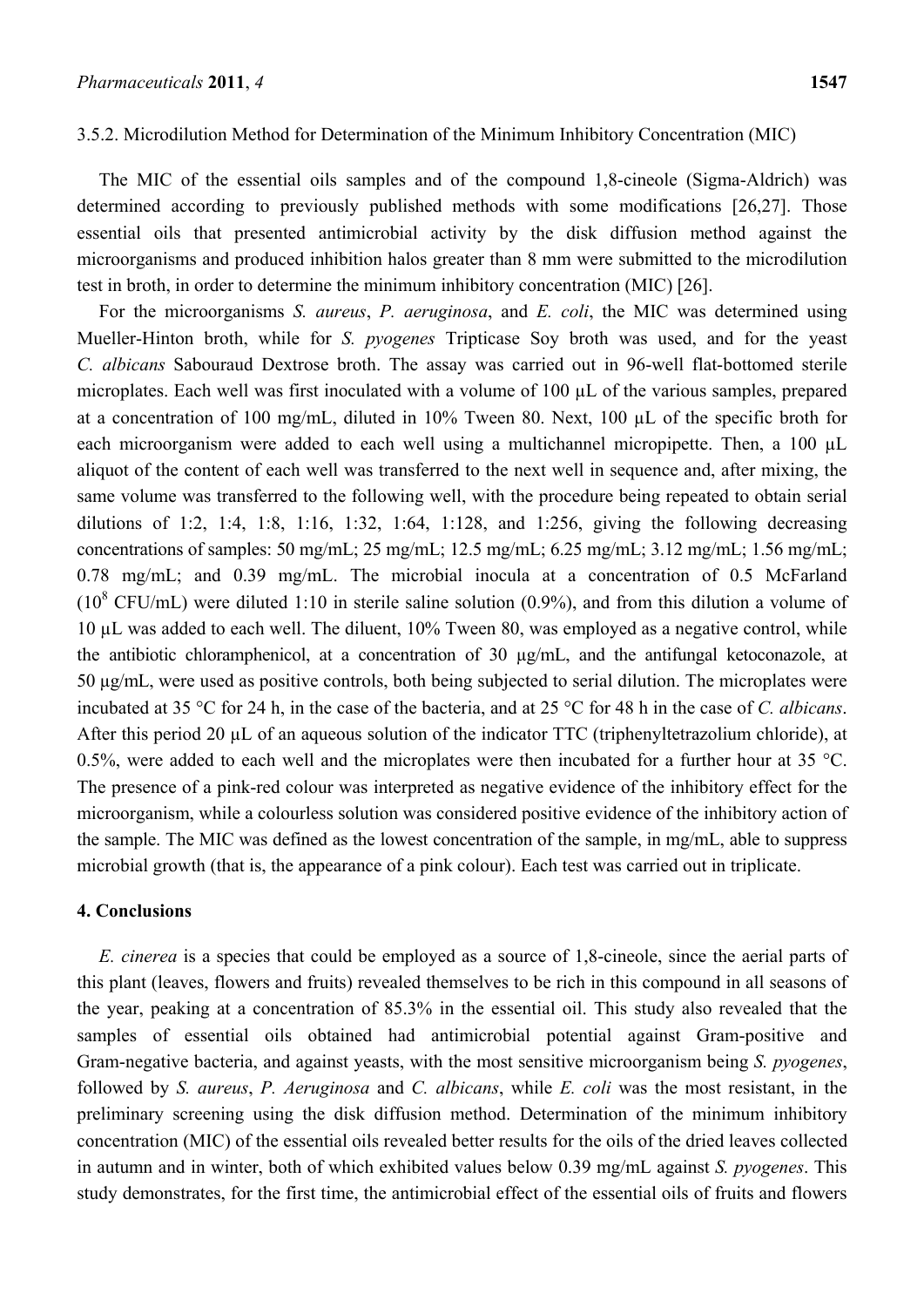of *E. cinerea*. Considering the antibacterial properties and antifungal activity of these essential oils, they show promise for applications in foods, pharmaceutical products and cosmetics.

# **Acknowledgments**

The authors are grateful to the Programa de Bolsas Reuni de Assistência ao Ensino for financial support, and to the taxonomist Olavo Guimarães for identifying the plant species.

# **References and Notes**

- 1. Brooker, M.I.H.; Kleinig, D.A. *Field Guide to Eucalypts*, 2nd ed.; Bloomings Books: Melbourne, Australia, 2004; Volume 3.
- 2. Gilles, M.; Zhao, J.; An, M.; Agboola, S. Chemical composition and antimicrobial properties of essential oils of three Australian Eucalyptus species. *Food Chem*. **2010**, *119*, 731-737.
- 3. Batish, D.R.; Singh, H.P.; Kohli, R.K.; Kaur, S. *Eucalyptus* essential oil as a natural pesticide. *Forest Ecol. Manag*. **2008**, *256*, 2166-2174.
- 4. Hajji, F.; Fkih-Tetouani, S.; Tantaoui-Elaraki, A. Antimicrobial activity of twenty-one *Eucalyptus* essential oils. *Fitoterapia* **1993**, *64*, 71-77.
- 5. Estanislau, A.A.; Barros, F.A.S.; Peña, A.P.; Santos, S.C.; Ferri, P.H.; Paula, J.R. Composição química e atividade antibacteriana dos óleos essenciais de cinco espécies de *Eucalyptus* cultivadas em Goiás. *Rev. Bras. Farmacogn*. **2001**, *11*, 95-100.
- 6. Alzoreky, N.S.; Nakahara, K. Antibacterial activity of extracts from some edible plants commonly consumed in Asia. *Int. J. Food Microbiol*. **2003**, *80*, 223-230.
- 7. Farag, R.S.; Daw, Z.Y.; Hewedi, F.M.; El-Baroty, G.S.A. Antimicrobial activity of some Egyptian spice essential oils. *J. Food Protect*. **1989**, *52*, 665-667.
- 8. Takahashi, T.; Kokubo, R.; Sakaino, M. Antimicrobial activities of eucalyptus leaf extracts and flavonoids from *Eucalyptus maculata*. *Lett. Appl. Microbiol*. **2004**, *39*, 60-64.
- 9. Amakura, Y.; Umino, Y.; Tsuji, S.; Ito, H.; Hatano, T.; Yoshida, T.; Tonogai, Y. Constituents and their antioxidative effects in eucalyptus leaf extract used as a natural food additive. *Food Chem*. **2002**, *77*, 47-56.
- 10. Sartorelli, P.; Marquioreto, A.D.; Amaral-Baroli, A.; Lima, M.E.; Moreno, P.R. Chemical composition and antimicrobial activity of the essential oils from two species of *Eucalyptus*. *Phytother. Res*. **2007**, *21*, 231-233.
- 11. Tyagi, A.K.; Malik, A. Antimicrobial potential and chemical composition of *Eucalyptus globulus* oil in liquid and vapour phase against food spoilage microorganisms. *Food Chem*. **2011**, *126*, 228-235.
- 12. Giamakis, A.; Kretsi, O.; Chinou, I.; Spyropoulos, C.G. *Eucalyptus camaldulensis*: volatiles from immature flowers and high production of 1,8-cineole and β-pinene by *in vitro* cultures. *Phytochemistry* **2001**, *58*, 351-355.
- 13. Mulyaningsih, S.; Sporer, F.; Zimmermann, S.; Reichling, J.; Wink, M. Synergistic properties of the terpenoids aromadendrene and 1,8-cineole from the essential oil of *Eucalyptus globulus* against antibiotic-susceptible and antibiotic-resistant pathogens. *Phytomedicine* **2010**, *17*, 1061-1066.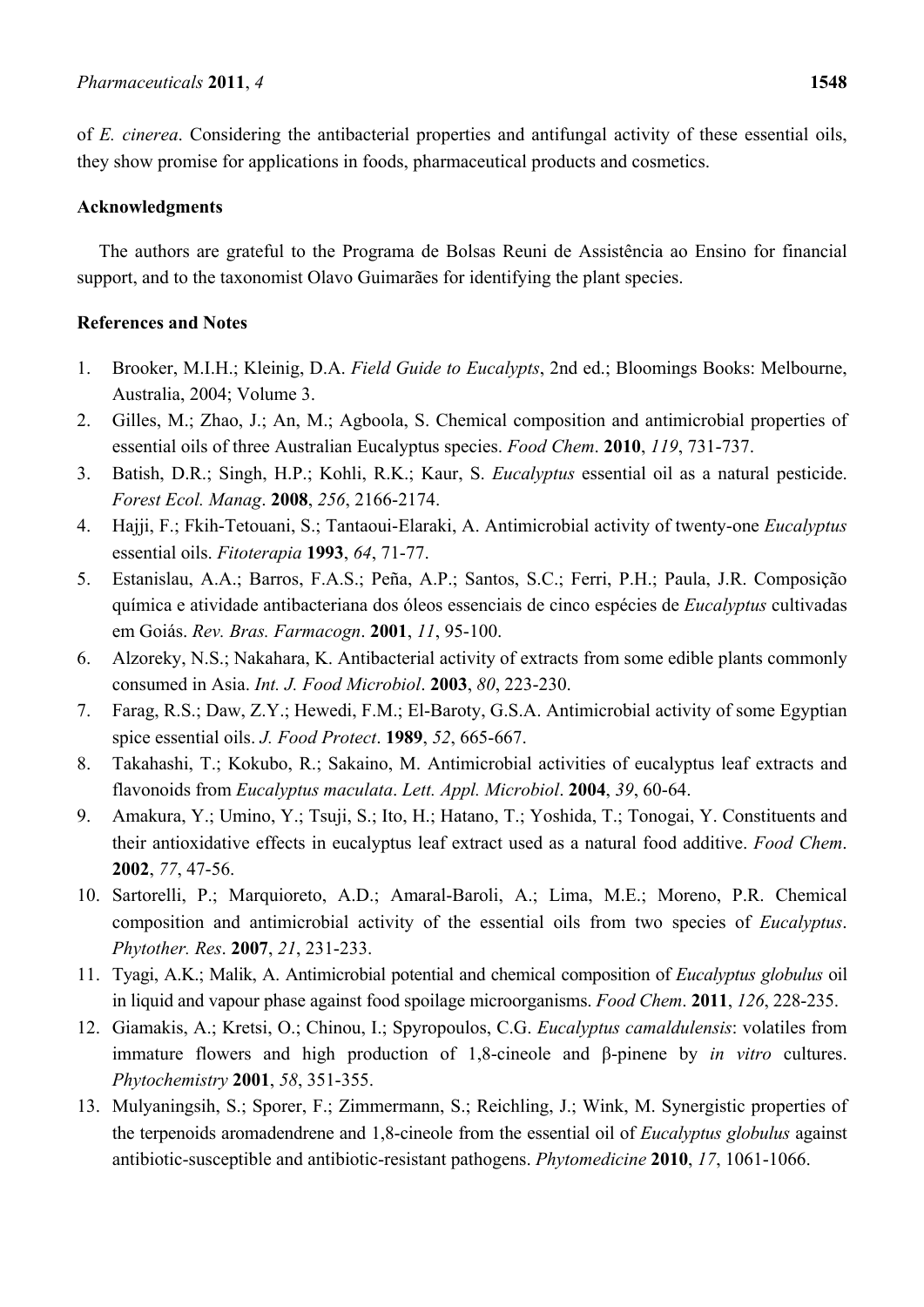- 14. Moreira, E.A.; Cecy, C.; Nakashima, T.; Franke, T.A.; Miguel, O.G. O óleo essencial de *Eucalyptus cinerea* F.v.M. aclimatado no estado do Paraná-Brasil. *Tribuna Farmacêutica* **1980**, *48*, 44-54.
- 15. Zrira, S.; Bessiere, J.M.; Menut, C.; Elamrani, A.; Benjilali, B. Chemical composition of the essential oil of nine *Eucalyptus* species growing on Morrocco. *Flavour Fragr. J*. **2004**, *19*, 172-175.
- 16. Babu, G.D.K.; Singh, B. Simulation of *Eucalyptus cinerea* oil destillation: A study on optimization of 1,8-cineole production. *Biochem. Eng. J*. **2009**, *44*, 226-231.
- 17. Franco, J.; Nakashima, T.; Franco, L.; Boller, C. Composição química e atividade antimicrobiana in vitro do óleo de *Eucalyptus cinerea* F. Muell. ex Benth., Myrtaceae, extraído em diferentes intervalos de tempo. *Rev. Bras. Farmacogn*. **2005**, *15*, 191-194.
- 18. Comissão Permanente de Revisão da Farmacopeia Brasileira. *Farmacopeia Brasileira*, 4th ed.; Atheneu: São Paulo, Brazil, 1988; Parte I.
- 19. Gobbo-Neto, L.; Lopes, N.P. Plantas medicinais: Fatores de influência no conteúdo de metabólitos secundários. *Quím. Nova* **2007**, *30*, 374-381.
- 20. Burt, S. Essential oils: Their antibacterial properties and potential applications in foods—A review. *Int. J. Food Microbiol*. **2004**, *94*, 223-253.
- 21. Maciel, M.V.; Morais, S.M.; Bevilaqua, C.M.L.; Silva, R.A.; Barros, R.S.; Sousa, R.N.; Sousa, L.C. Chemical composition of *Eucalyptus* spp. essential oils and their insecticidal effects on *Lutzomyia longipalpis*. *Vet. Parasitol*. **2010**, *167*, 1-7.
- 22. Cheng, S.S.; Huang, C.G.; Chen, Y.J.; Yu, J.J.; Chen, W.J.; Chang, S.T. Chemical compositions and larvicidal activities of leaf essential oils from two eucalyptus species. *Bioresource Technol*. **2009**, *100*, 452-456.
- 23. Alitonou, G.; Avlessi, F.; Wotto, V.D.; Ahoussi, E.; Dangou, J.; Sohounhloué, D.C.K. Composition chimique, propriétés antimicrobiennes et activités sur les tiques de l'huile essentielle d'*Eucalyptus tereticornis* Sm. *C. R. Chim*. **2004**, *7*, 1051-1055.
- 24. Barry, A.L.; Thornsberry, C. Susceptibility tests: Diffusion Test Procedures. In *Manual of Clinical Microbiology*, 5th ed.; Balows, A., Hauser, W.J., Hermann, K.L., Isenberg, H.D., Shamody, H.J., Eds.; American Society for Microbiology: Washington, DC, USA, 1991; pp. 1117-1125.
- 25. Rios, J.L.; Recio, M.C.; Villar, A. Screening methods for natural antimicrobial products with antimicrobial activity: A review of the literature. *J. Ethnopharmacol*. **1988**, *23*, 127-149.
- 26. Ayres, M.C.C.; Brandão, M.S.; Vieira-Júnior, G.M.; Menor, J.C.A.S.; Silva, H.B.; Soares, M.J.S.; Chaves, M.H. Atividade antibacteriana de plantas úteis e constituintes químicos da raiz de *Copernicia prunifera*. *Rev. Bras. Farmacogn*. **2008**, *18*, 90-97.
- 27. Hanamanthagouda, M.S.; Kakkalameli, S.B.; Naik, P.M.; Nagella, P.; Seetharamareddy, H.R.; Murthy, H.N. Essential oils of *Lavandula bipinnata* and their antimicrobial activities. *Food Chem*. **2010**, *118*, 836-839.
- 28. Sandri, I.G.; Zacaria, J.; Fracaro, F.; Delamare, A.P.L.; Echeverrigaray, S. Antimicrobial activity of the essential oils of Brazilian species of the genus *Culina* against foodborne pathogens and spoiling bacteria. *Food Chem*. **2007**, *103*, 823-828.
- 29. Carson, C.F.; Mee, B.J.; Riley, T.V. Mechanism of action of *Melaleuca alternifolia* (tea tree) oil on *Staphylococcus aureus* determined by time-kill, lysis, leakage and salt tolerance assays and electron microscopy. *Antimicrob. Agents Chemother*. **2002**, *46*, 1914-1920.